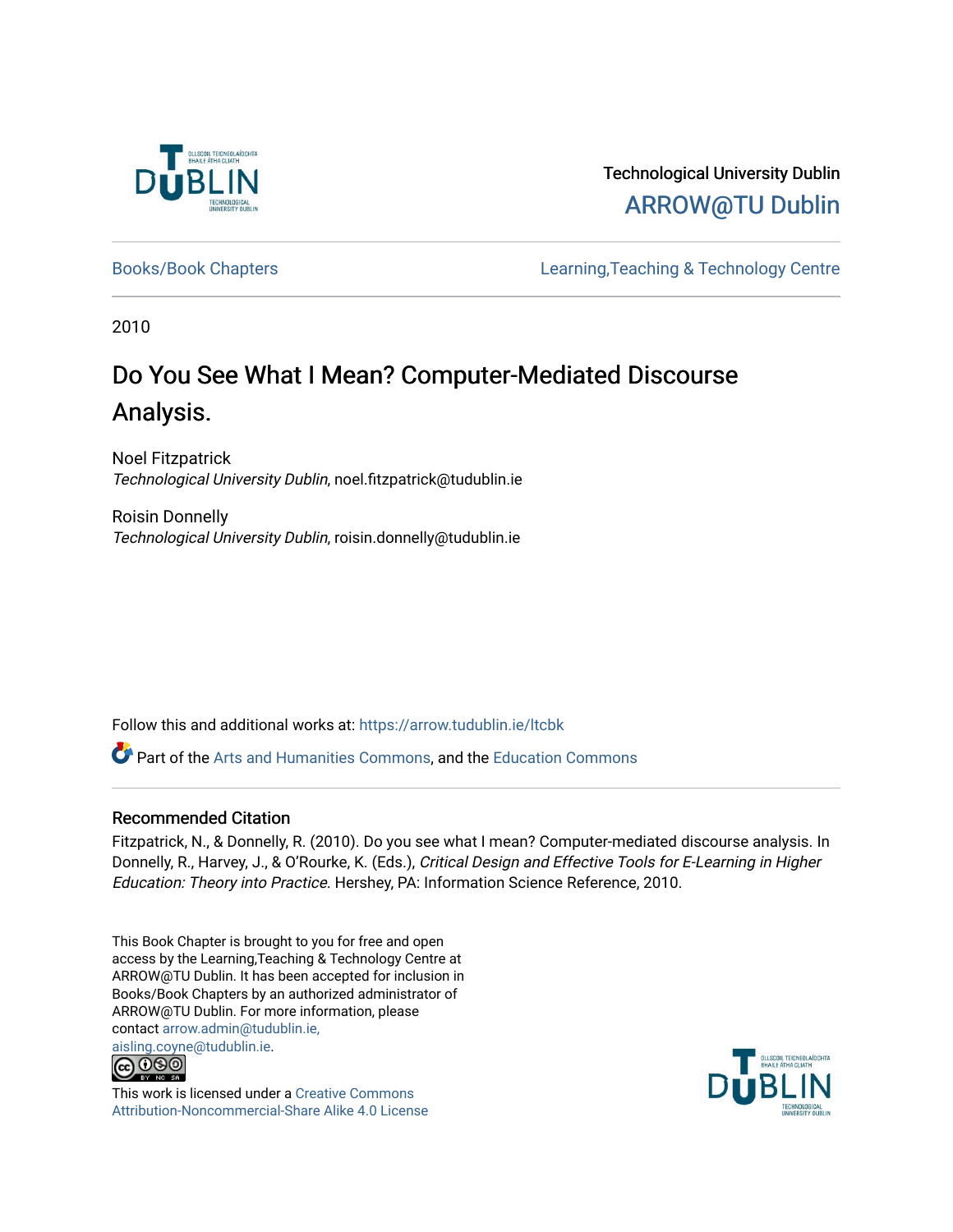# Do You See What I Mean? Computermediated Discourse Analysis

#### **Noel Fitzpatrick and Roisin Donnelly**

*Dublin Institute of Technology, Ireland* 

## **ABSTRACT**

This chapter explores a sociolinguistic approach to computer-mediated communication (CMC), by examining how higher education teachers use digital media to manage interpersonal interaction in their online courses, form impressions, shape and maintain relationships with their students. Previous studies have often focused on the differences between online and offline interactions, though contemporary research is moving towards the view that CMC should be studied as an embedded linguistic form in everyday life.

The study of language in these contexts is typically based on text-based forms of CMC, (often referred to as computer-mediated discourse analysis). Within this, focus in the chapter is on the devising and implementation of pragmatic linguistics of online interactions; at a high level this refers to **meaning-making**, shared belief systems and intercultural differences; at a specific level this includes issues such as turn-taking and the sequential analysis and organisation of virtual 'interlocution'.

#### **KEYWORDS**

collaborative learning; computer discourse analysis; computer-mediated communication; interaction; pragmatic linguistics; social constructivism; sociolinguistics

1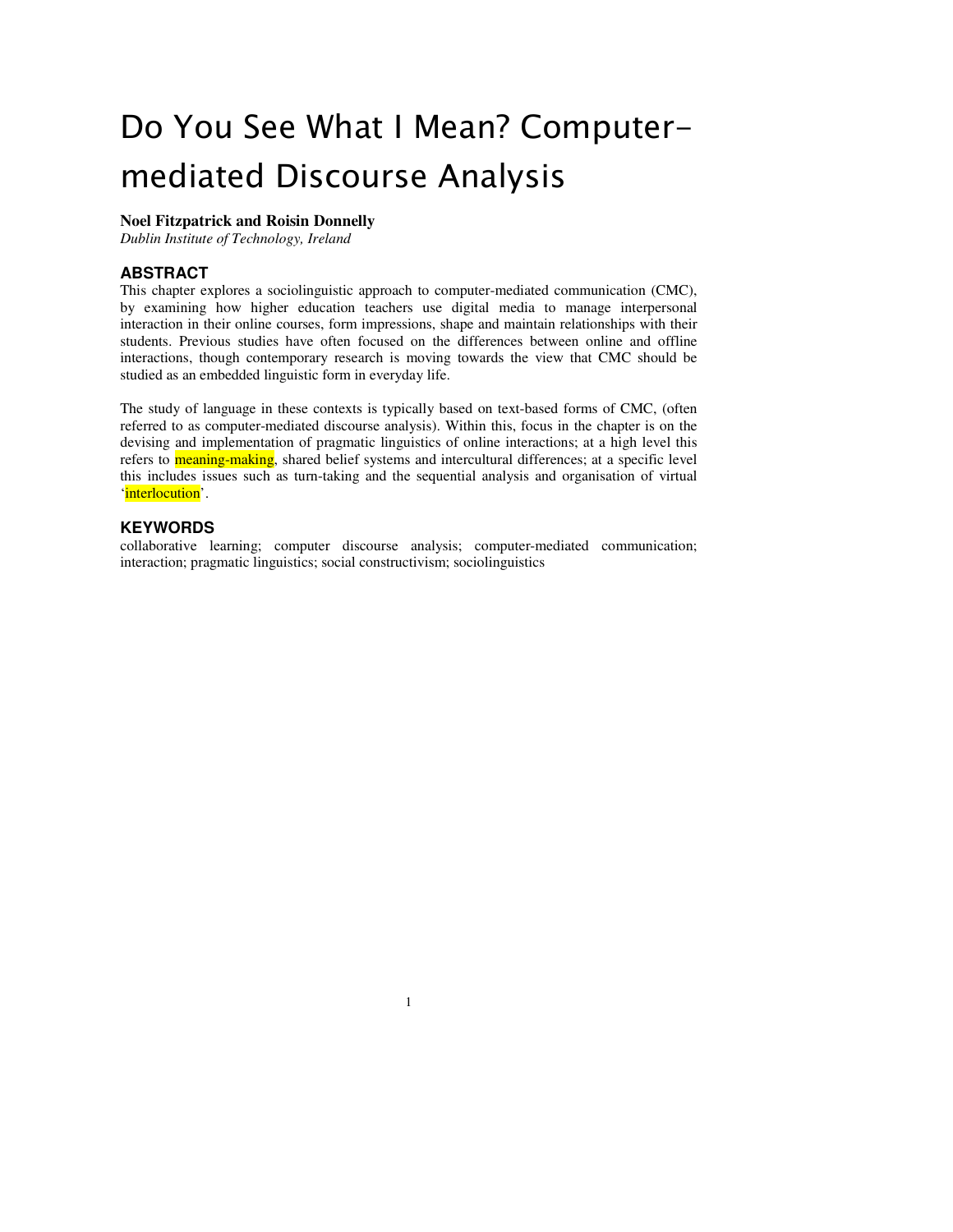#### **INTRODUCTION**

This chapter provides a critical view of the present state of play in different strands in computermediated communication (CMC) research. By focusing on the literatures of social interaction, constructivism and linguistics, a critical discussion of key theories and resulting emergent arguments in the use of CMC in higher education (HE) is provided. Given the rapid development of technologies and their resulting literatures of usage in higher education today, it is argued that this chapter is very relevant to all whose practice is influenced by learning technologies – such as educational technologists, education policy makers and administrators, higher education teaching and research staff, advanced education students, designers of virtual education environments and similar teaching tools, psychologists of third-level education.

Throughout the chapter we reflect openly on current difficulties in several areas. The chapter begins with consideration of the selective and nearly exclusive reliance on social constructivism as the 'philosophy' underpinning computer-mediated learning, while its legitimacy has not been validated by formal research with adequate control groups. A subsequent section explores the validity of assessing knowledge construction through merely quantitative, or even exclusively automatic, analysis of interactions, implying that there is nothing else to knowledge that is different from quantitative factors. Thereafter, a section looks at the attribution of the benefits of asynchronous CMC to the technology rather than to tutor intervention and the underplaying of the value of memorisation as opposed to 'real understanding'.

Specific problematics in the field are then highlighted including the excessive claims of the benefits of online collaboration as a method of creating learning, which is based in no more than anecdotal evidence and an inherent confusion between theory and practice with regard to the nature of knowledge. Alongside this, there is contemplation on the emphasis of constructing afresh online communities of practice which are essentially organic structures that should be encouraged to grow, live and die naturally.

Finally, the chapter explores the severe difficulties of automatic content analysis, which remains at an unsatisfactory impasse to this day. Impediments here centre on the observation that meaning-making has taken place or can take place outside the formal learning space provided and the continuing need for frequent, personal, direct, real-time interaction between tutor and student, to supply direct encouragement and feedback. Of utmost importance is the need to take into account physical and cultural context, which is currently unrealised in computer communication.

#### **Terminology and History**

As all of the terminology used in the chapter is well known to the target audience of the chapter, we do not define terms per se; however, we believe it will be useful to deconstruct 'social constructivism' in the context of the work. Constructivism is not a unitary theoretical position; rather, it is frequently described as a continuum. The assumptions that underlie this continuum vary along several dimensions and have resulted in the definition and support for multiple types of constructivism. Typically, this continuum is divided into three broad categories: cognitive, social and radical constructivism.

Computer-mediated communication first appeared in the 1960s in the USA as means of transferring computer programs and data between remote computers in the interest of national defense (Levy, 1984; Rheingold, 1993). The educational potential was soon explored through early experimental dialogue systems, based on a 'socratic dialogue' methodology (Feurzeig, Munter, Swets, & Breen, 1964). The first analysis of computer-mediated discourse appeared in 1985, where Dennis Murray gave a very detailed analysis of the types of discourses which were prevalent in CMC. Since the early 1990s there has been a rapid growth in research into computer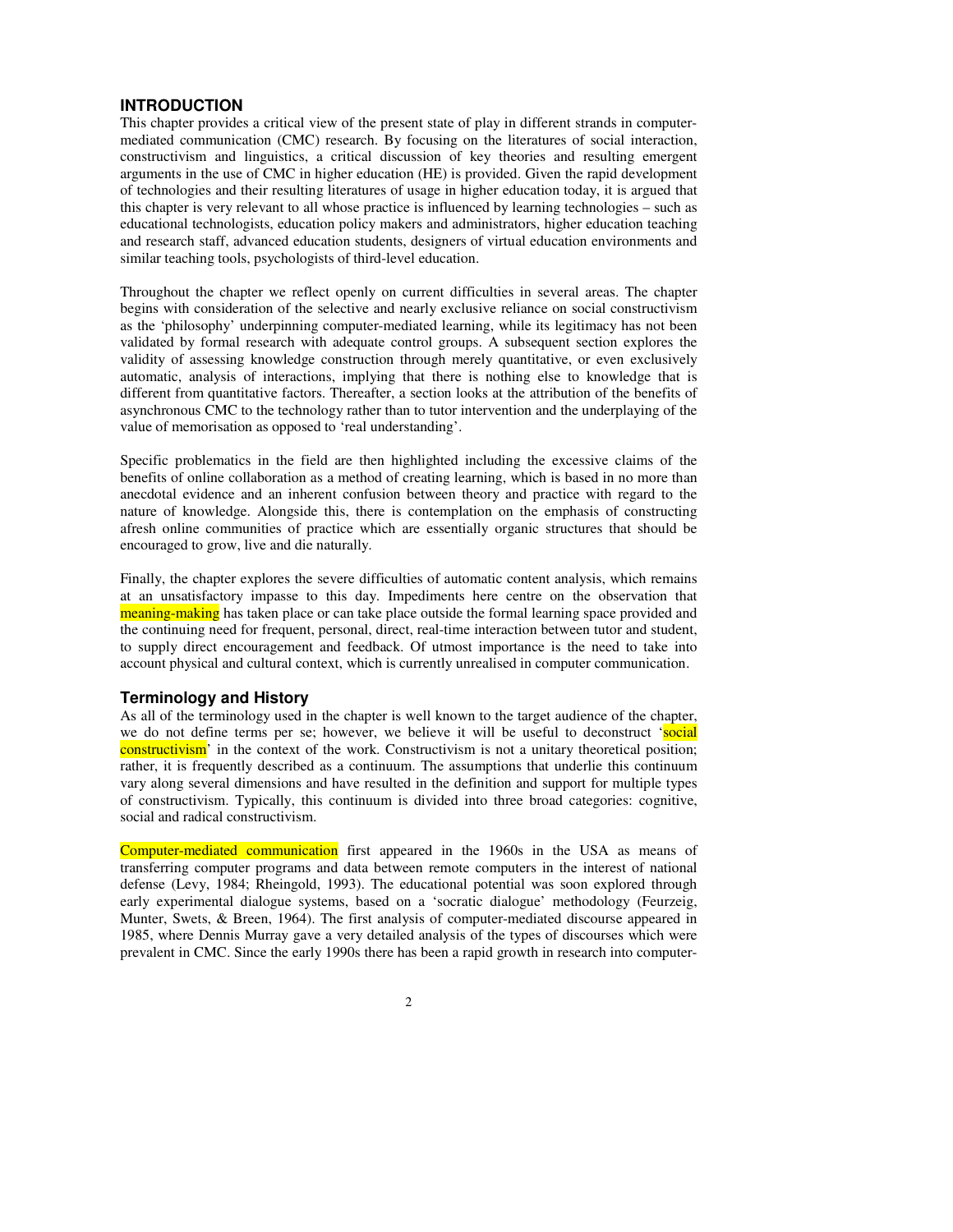mediated communication and computer-mediated discourse, the complexity of communicative situations with humans interacting together through computers has turned out to be much more multifaceted than originally envisioned. In the extensive literature on asynchronous online discussions, within the realm of computer-mediated communication, there is widespread agreement that online discussion enables interaction which would otherwise be difficult to achieve in face-to-face situations. (Conole & Oliver, 2007). There is a widespread acceptance, for example, in second language acquisition, that the use of electronically mediated communication has definite benefits for learners (Thorne, 2006; Warschauer, 1996). The benefits which are cited range from the acquisition of metalinguistic structures such as grammar to pragmatic competence and intercultural competence. Language learning was one of the early adopters of CMC, and the benefits of usage to second language acquisition have been well documented in the field for over two decades (Belz & Kinginger, 2002; Thorne, 2006; Warschauer, 1996). From a general educational perspective Henri (1992) sees CMC as 'a goldmine of information concerning the psycho-social dynamics at work among students, the learning strategies adopted, and the acquisition of knowledge and skills' (p. 118). Computer-mediated communication is fast becoming an area of active research in a number of disparate fields: psychology, digitial media studies, e-learning educational research and linguistics, in particular computational linguistics and pragmatic linguistics. However, when one examines the typologies being used, in general there is a commitment to the two main forms of online interaction, between students themselves, and students and tutor, which is often associated with a social constructivist approach to learning and teaching (Angeli, Valanides, & Bonk, 2003; MacDonald & Twining, 2002). Indeed, computermediated communication is often cited as a prime example of social constructivism in action. Computer-mediated communication is seen to have wider educational and social implications including from an egalitarian perspective the democratic development of students. Yates's 'democratic theory' focuses on the emancipatory aspects of its use (Yates, 1996).

A review of the research literature shows that reports centre on relatively high rates of student participation with evidence of two fundamental facets of social constructivism: co-operative learning (Aviv, Erlich, Ravid, & Geva, 2003; Hawkey, 2003; Hiltz, Coppola, Rotter, & Turoff, 2000), and higher order thinking and knowledge building (Curtis & Lawson, 2001; McConnell, 2000; Thomas, 2002). However, analysis of participation rates and evidence of co-construction of knowledge based on quantitative data from learning management systems have misconstrued the issue slightly. The evaluation of co-construction of knowledge based on quantitative analysis of discussion posting underestimates the complexity of the issue at hand. More fundamental questions about what these participation rates mean and what does it mean to co-construct knowledge are beginning to emerge. There is *discontent* with **content analysis** of online discussion fora because the methodologies being used are not yielding the expected results of evidenced construction of knowledge online (Guevarra Enriquez, 2009). The widespread use of CMC in higher education and the need to assess students' performance, the attaining of the learning outcomes, in measurable terms is leading to developments in the analysis of CMC data. There is an inherent relationship, therefore, between the search for evidence of learning and the types of technology that are being used to facilitate the learning.

Various aspects of CMC have received scrutiny across a number of disciplines. Yet the adoption of CMC in university courses has developed faster than the understanding of how it should best be used to promote higher-order thinking and learning (Garrison, Anderson, & Archer, 2001). There is much debate within linguistic circles about the influence electronically mediated communication is having on language usage; there have been rapid developments in linguistic expression, such as the use of abbreviations, emoticons and textspeak alongside the developments of technology. Perhaps it is still too early to fully encapsulate how communication has changed with the widespread adoption of internet technologies (Baron, 2008). Currently, within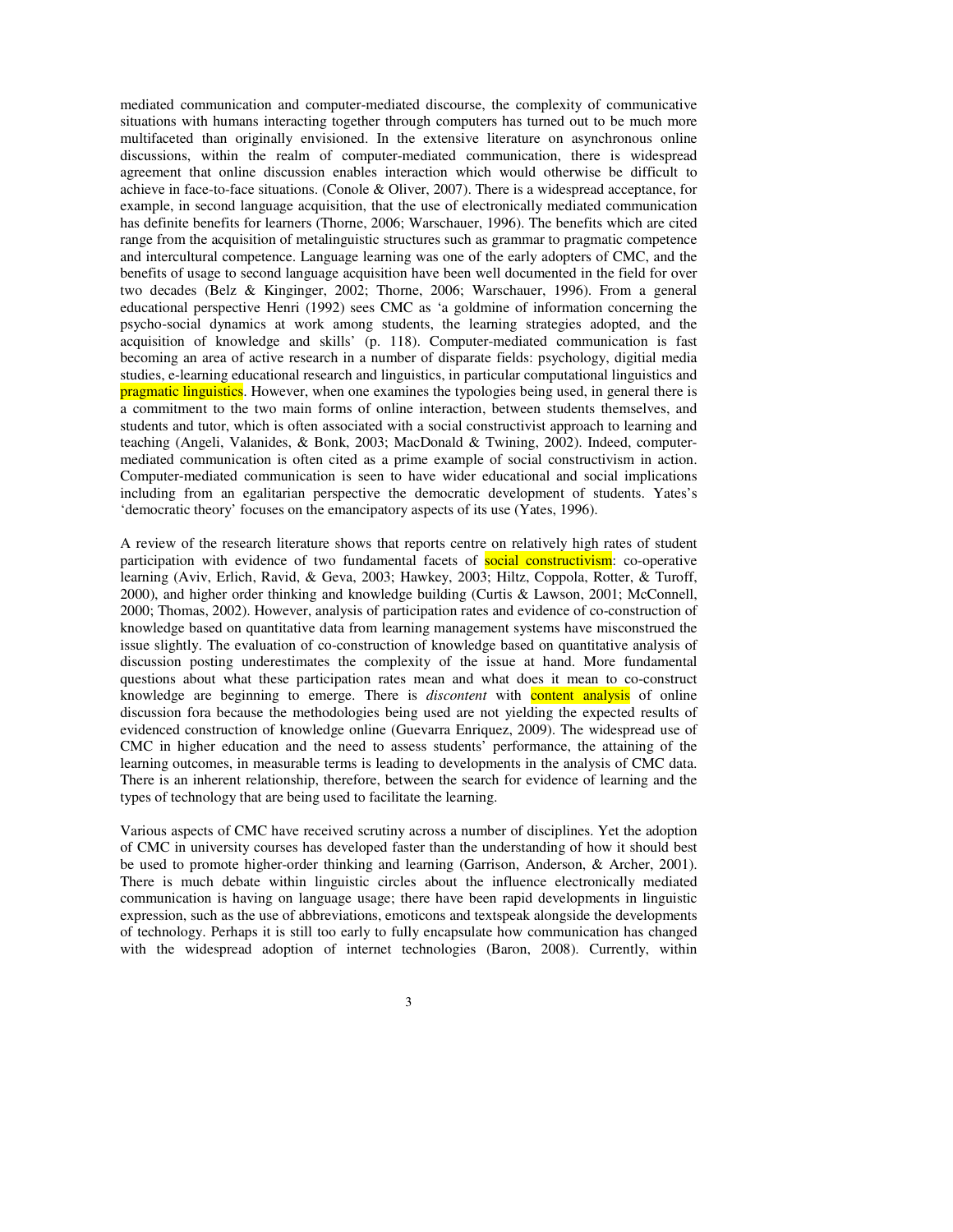educational research and practice, diagnosing the online interactions specifically related to knowledge and expertise exchanges is challenging. Much research is concerning itself with the identification and exploration of frameworks for the understanding and measurement of high level thinking in computer conferences. The underpinning presumption is that through the online exchange there is a record of knowledge being constructed before our very eyes.

Traditional theories of learning treat learning as a concealed and inferred process something that 'takes place inside the learner and only inside the learner'. CSCL<sup>1</sup> research has the advantage of studying learning in settings in which learning is observable and accountably embedded in collaborative activity. Our concern, therefore, is with the unfolding process of meaning-making within these settings, not so-called 'learning outcomes'. (Koschmann, 2001: 19)

We are being afforded a unique opportunity to glimpse at the learning taking place, the unfolding of new **meaning-making** before our very eyes on the discussion boards. The traces of social constructivism should, therefore, be present within the online exchanges. However, as we shall see, this is very much an oversimplification of what computer-mediated discourse is and, at a more profound level, an oversimplification of what knowledge construction, communication and indeed what language are.

CMC is defined here as predominantly text-based human–human interaction mediated by networked computers or mobile telephony, which includes, email, asychronous discussion boards, blogs and wikis. Whilst many tools available to education today may be used in CMC, such as social networking, bookmarking sites, and Twitter to name a few, the evaluation of the technology seems to be mixed.

Nonetheless, the very classification of what CMC is and how it should be classified is an object of debate in itself, at the moment there is no consensus as to how this should be done. Susan Herring has advanced a faceted classification scheme for computer-mediated discourse (Herring, 2007). This classification adapts the traditional typology of discourse analysis to the online environment, including modality, number of discourse participants, text type and discourse type, and genre or register. Her new typology includes facets of online communication in educational environments such as purpose, topic, tone and activity. Claimed benefits of the asynchronous and virtual worlds are opportunities for multiple connections, the easy storage and manipulation of the text, the opportunity to interact more thoughtfully, to more people, more often, in a way in which both teacher and student feel comfortable (Ham & Davey, 2005). Other HE-level studies report advantages such as extending classroom discussions, increasing time management ability, selfdirective behaviour, self-confidence and self-discipline (Hammond & Wiriyapinit, 2005; McFerrin, 1999). Arguably, creating such effects is more a function of tutor intervention and planning than it is a built-in benefit of the technology itself.

#### **BACKGROUND**

It is interesting to point out that the widespread adoption of social constructivism in higher education has been coupled with the rush to put in place large virtual learning environments and learning management systems. The virtual learning environment Moodle, for example, explicitly expounds social constructivism as part of its learning and teaching philosophy. It appears that social constructivism has become the acceptable face of higher education (Fitzpatrick, Hayes,  $\&$ O'Rourke, 2009). The social constructivist perspective of learning and teaching regards computer conferences as a virtual space where knowledge is codified, exchanged and constructed (Curtis &

 1 Computer Supported Collaborative Learning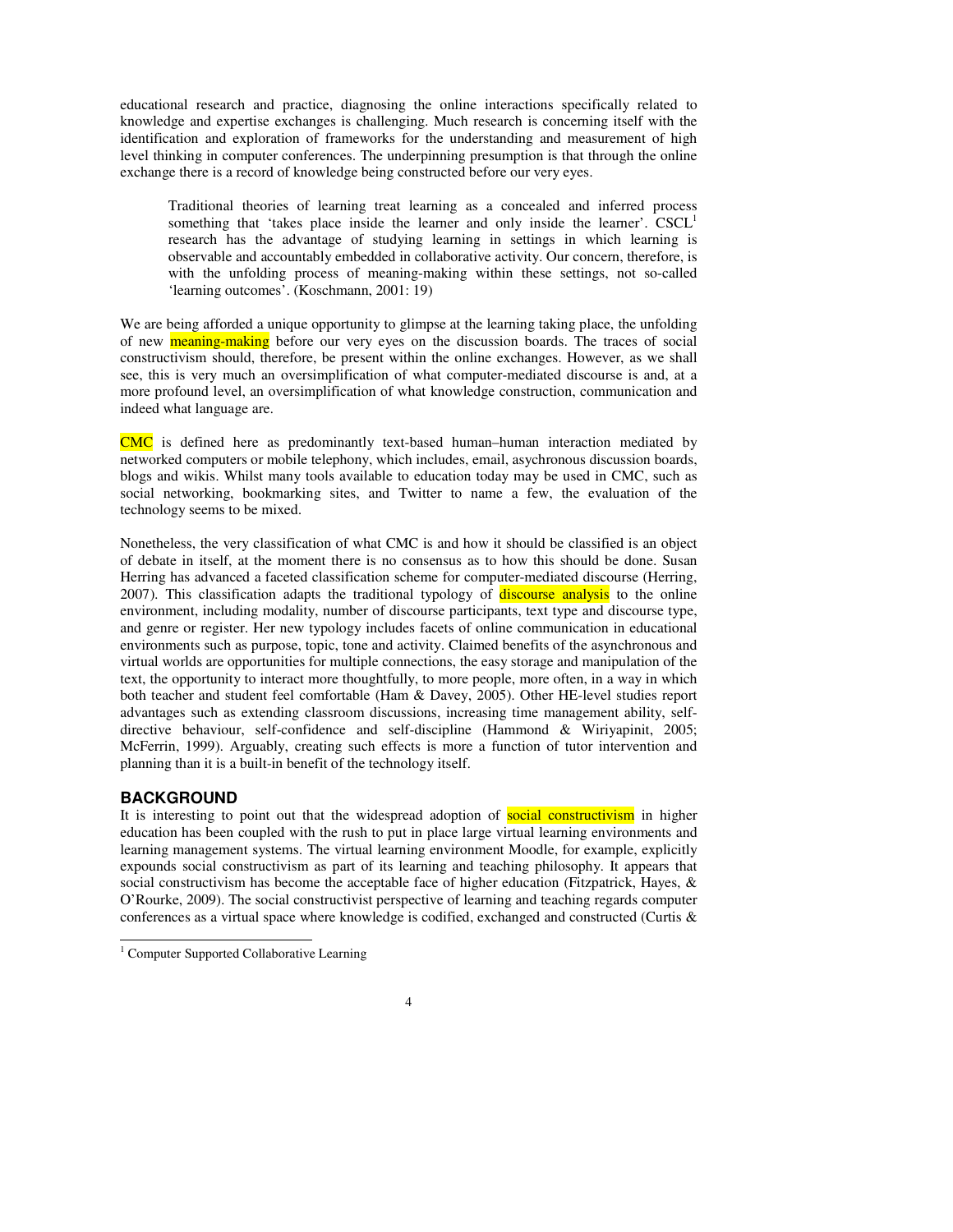Lawson, 2001; Wilson & Stacey, 2004). It has been privileged in  $CMC$  research over other common philosophical theoretical constructs. While it covers a grouping of theories and should not be seen as an all-encompassing unified theory of learning, there are common traits which are presuppositions about the nature of language and knowledge; following on from Vygotsky (1978), language is seen to be socially constructed and knowledge is also taken as a social construct. Likewise, from our own research experiences and practices into CMC, the philosophical approach which appears to be most convincing is the paradigm of social constructivism. Perhaps not in practice, but certainly in the literature, other theoretical constructs tend to be devalued. Indeed, published views are surprisingly normative, almost ideological, in favour of a collaborative and dialogic practice that excludes other theoretical paradigms. Other learning theories such as, behaviourism, humanism, situated learning and activity theory are generally skipped through in the literature relating to technology enhanced learning and CMC. Although the significance of CMC, in relation to the social constructivist theory is well documented in research literature (Berge, 1995; Jonassen & Reeves, 1996; Resnyansky, 2002), the research relationship is often tentative. Indeed Hendricks and Maor (2004) argue that hard evidence linking CMC to social constructivism has not been fully supported by research, as the majority of studies were often anecdotal or descriptions centering on individual experiences. The main problem with this is the use of small samples of discourse data, and as a result, the studies often do not accurately describe the cognitive processes of the students nor illustrate how knowledge develops and grows across time and across topics. Not surprisingly, CMC researchers continue to urge further investigation into the quality of student learning through CMC. However, there is a movement towards other types of **content analysis** such as speech acts, genre, roles and goals of interlocutors which are beginning to show some interesting results (Guevarra Enriquez, 2009).

In its conceptual presuppositions and in the diverse applications derived from them, social constructivism has applications in the following aspects of learning strategies which are of great relevance to our own practice as educational developers in higher education:

- It is centred on the learner more than on the content. Such a personally targeted approach, means the learner can learn more than is possible from an abstracted approach where there is a common objective for all.
- It is focused on 'deep' rather than 'surface' learning and on 'productive' rather than 'reproductive' tasks.
- It encourages a real understanding of content rather than a mere memorisation; essentially this is the ability of the individual student to appropriate/assimilate content and to give it personal meaning rather than an ability to replicate information.
- It is interested in the transference of learning from the classroom to real-life situations/context.
- It facilitates the development of cognitive, metacognitive and social abilities, which are fundamental to continuous learning in today's so-called 'knowledge society'.

However, there is an appearance that collaboration follows a neat cycle of student-to-other dialogue with better learning as the presumed result. Within this neat cycle there are presuppositions made about the speaking subject, interlocution<sup>2</sup> and creation of meaning. Too much evidence for broad, sweeping claims about the efficacy of online collaboration is based on

<sup>&</sup>lt;sup>2</sup> Interlocution refers to the social context of the use of language. The utterance is grounded in the context through the positions of interlocutors as addressee and adressor. The analysis of interlocution rather than dialogue allows the wider context of communication to be considered; see Benveniste (1971).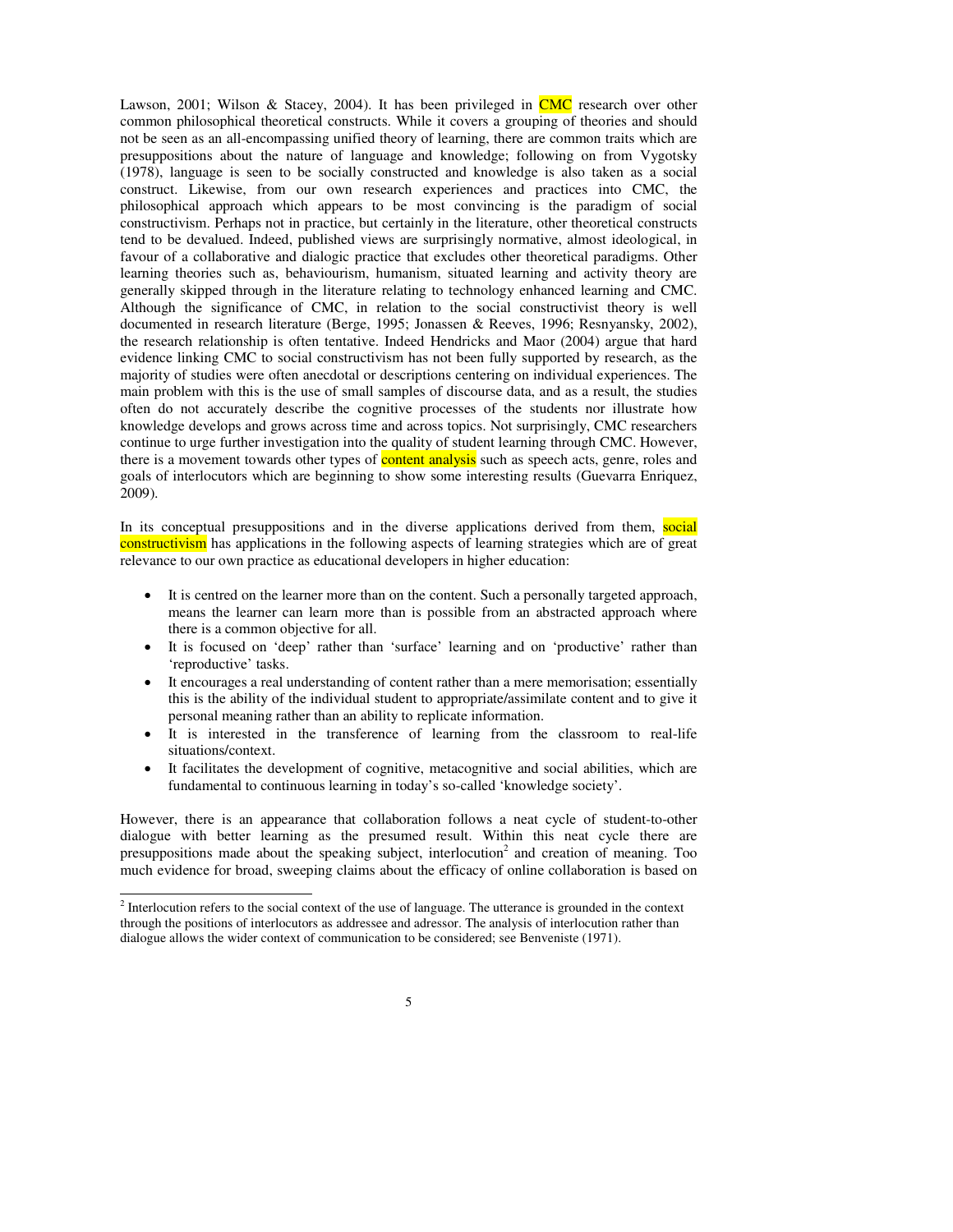anecdote, lending the appearance, if not the reality, of an ideology rather than researched CMC practice. A further issue to compound this is that collaborative methods quite often represent a mix of pedagogies, difficult to sort out and test in empirical research, that remain unproven in terms of validity. This chapter addresses this by delving into CMC research practices, specifically on CMC discourse analysis. One of the presumptions behind the models currently being used to analyse discussion fora is that the construction or co-construction of knowledge will be present within the dialogues taking place. However, when tested this presumption seems to lead to oversimplifications about the nature of online communication and the nature of new meaningmaking. It might be more judicious to speak of the evidencing of knowledge construction which takes place on the educational discussion boards rather than the co-construction of knowledge itself. The underlying epistemological confusion in social constructivism comes to fore once research for co-construction of knowledge is examined in detail. There is an inherent confusion between theory and practice in much of what is reported under the social constructivism banner in regard to what knowledge construction is. Those of a more philosophical bent stand back in horror when the ultimate epistemological relativism of social constructivism is overlooked (Boghossian, 2006). There is, therefore a tension between how knowledge is viewed in social constructivism and the very hierarchical structure of most educational institutes.

The analysis of discussion boards needs to take into account the context of the language usage. It should never be far from our minds that we are dealing, in higher education, with education discourse where students are required to demonstrate that they have learnt. A more Foucauldian analysis would point to the inherent power structures which are in place and which make up that discourse:

discourse is not the majestically unfolding manifestations of a thinking, knowing, speaking subject, but, on the contrary, a totality, in which the dispersion of the subject and his discontinuity with himself may be determined. It is a space of exteriority in which a network of distinct sites deployed. (Foucault, 1966: 55)

The speaking subject and the manifestation of thinking are presuppositions in most analysis of what is taking place on CMCs in higher education. It is, therefore, worthwhile opening the space where a re-evaluation of the learning that is supposedly manifest could take place.

Once language and knowledge building are presumed to be socially determined and socially constitutive, the analysis of the 'community' becomes of paramount importance. The 'community' will be the bedrock of meaning-making, knowledge building and knowledge sharing. Based on extensive research in the field, McConnell (2006) has concluded that there have been many attempts to characterise Internet 'communities', and educational communities, but surprisingly little examination of actual, existing educational communities. Much is now known about the theory of establishing communities but very little about how these theories (such as social learning theory) work in practice. Little is known about what actually takes place in an e-learning community and what members of communities do in those settings. Wenger's model of communities of practice (1998) has been widely discussed and adopted and has been very influential in the area of online communities. It would seem, at first glance, slightly contradictory to construct communities of practice which are essentially organic structures which should be encouraged to grow, live and die naturally. The challenge is, perhaps therefore, to harness the organic benefits of online communities for sharing and learning within more formalised educational structures.

However, Holmes, Tangney, FitzGibbon, Savage, and Mehan (2001) have argued for an expanded definition of social constructivism that takes into account the synergy between the more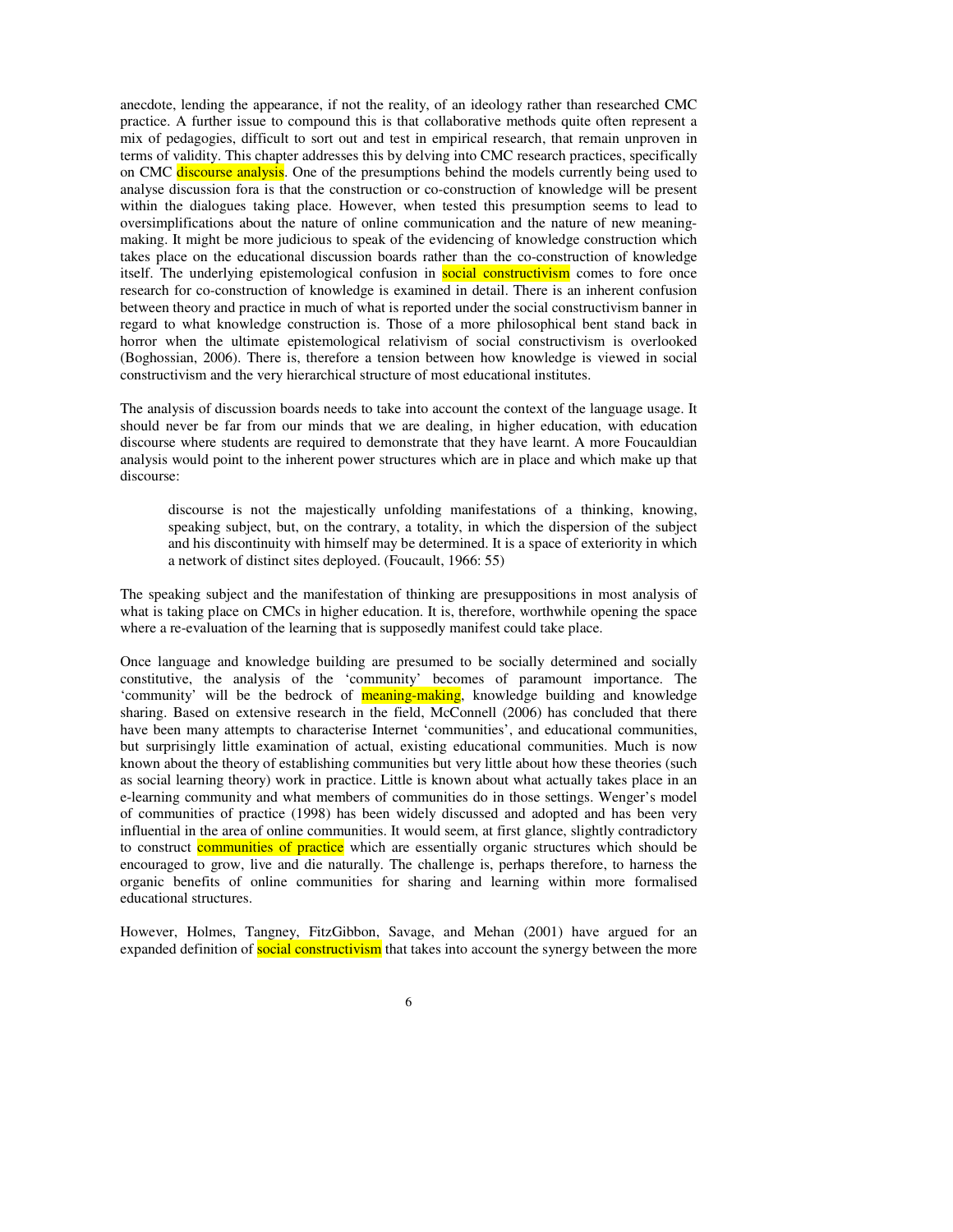recent advances in information technology, which are increasing our potential for communication and these ideas outlined above. With communal constructivism, students and teachers are not simply engaged in developing their own information but actively involved in creating knowledge that will benefit other students and teachers; the focus is on learning with and for others. Within the context of professional development courses in higher education, peer tutoring is an obvious outlet for a communal constructivist approach. A social and communal constructivist approach adopted in the design and delivery of such courses can emphasise active and student-centred learning. Developing lifelong learning skills is also important, alongside learning in context.

#### **Content Analysis and the Co-construction of Meaning**

The ultimate aim of adopting a concerted approach to researching **CMC** in higher education is to understand how students interact online as well as factors affecting their interaction. This is to assist with the development of more effective instructional strategies and better use of the technology. There are several different methodologies that have been used to provide evidence of online meaning-making. Research into online discussions has drawn, not surprisingly, on similar sources of evidence: online questionnaire survey, interviews and message analysis. Some researchers have adopted more recognisably ethnographic perspectives (Taylor, 2001), while others have used experimental and comparative methods (Koory, 2003; Weller, 2000). Indeed, others have been inspired directly from areas of discourse analysis in general such as critical discourse analysis (Fairclough, 1993). Fairclough bases his methodology on the multifunctional linguistic theory of Halliday's functional-systematic linguistics (Halliday 1978, 1985). As we shall see later, the tension between language as socially determined and socially constitutive comes to the fore once analysis of computer-mediated communication tries to take into account language as language use, or the social context to language usage. Another approach, has been to adopt a more structured analysis of the chat, synchronous communication. Holmes (2008) proposes a discourse structure analysis (DSA) which provides both a quantitative and qualitative analysis of the online exchanges, he explores such issues as turn-taking and discourse coherence.

Many CMC researchers argue that one of the most powerful methods of investigation is content analysis of conference transcripts, and a range of seminal research studies over a decade exists as testament to this (Donnelly & Gardner (2009). Content analysis has provided these researchers with a direct means to understand the processes of learning and teaching, the quality of interactions, and the relationship between interaction and knowledge construction. Despite the perceived benefit of having large volumes of conference data readily available to researchers through the tracking mechanisms in virtual learning environments, recurring criticisms of this method are the lack of a reliable model of content analysis. A number of instruments of content analysis have been developed from a social constructivist perspective (Weinberger & Fischer 2006). Within these instruments for content analysis the unit has ranged from message, to thematic unit, to sentence and complete discussion. Moreover, the validity and theoretical foundation of the majority of instruments available for content analysis have been called into question (De Wever, Schellens, Valcke, & Van Keer, 2006). The discourse analysis of discussion boards in higher education has been closely associated with semantic analysis. The content, whether it be the sentence, the theme or the overall utterance (posting, or overall discussion) is closely related to the generation of new meanings. At a basic level, this would indicate that if students have adopted the semantics, the terminologies, then they have integrated the new concepts, and the learning has taken place. The analysis of large amounts of data available to tutors has led to the development of automatic language treatment software packages where the interaction of students can, for example, be represented visually (Holmes, 2008). Learning management systems have been given advanced tracking functionalities which include not only numbers of postings but also detailed data about pages visited and time spent. Early analysis of computer-mediated communication using asynchronous tools tended to focus on more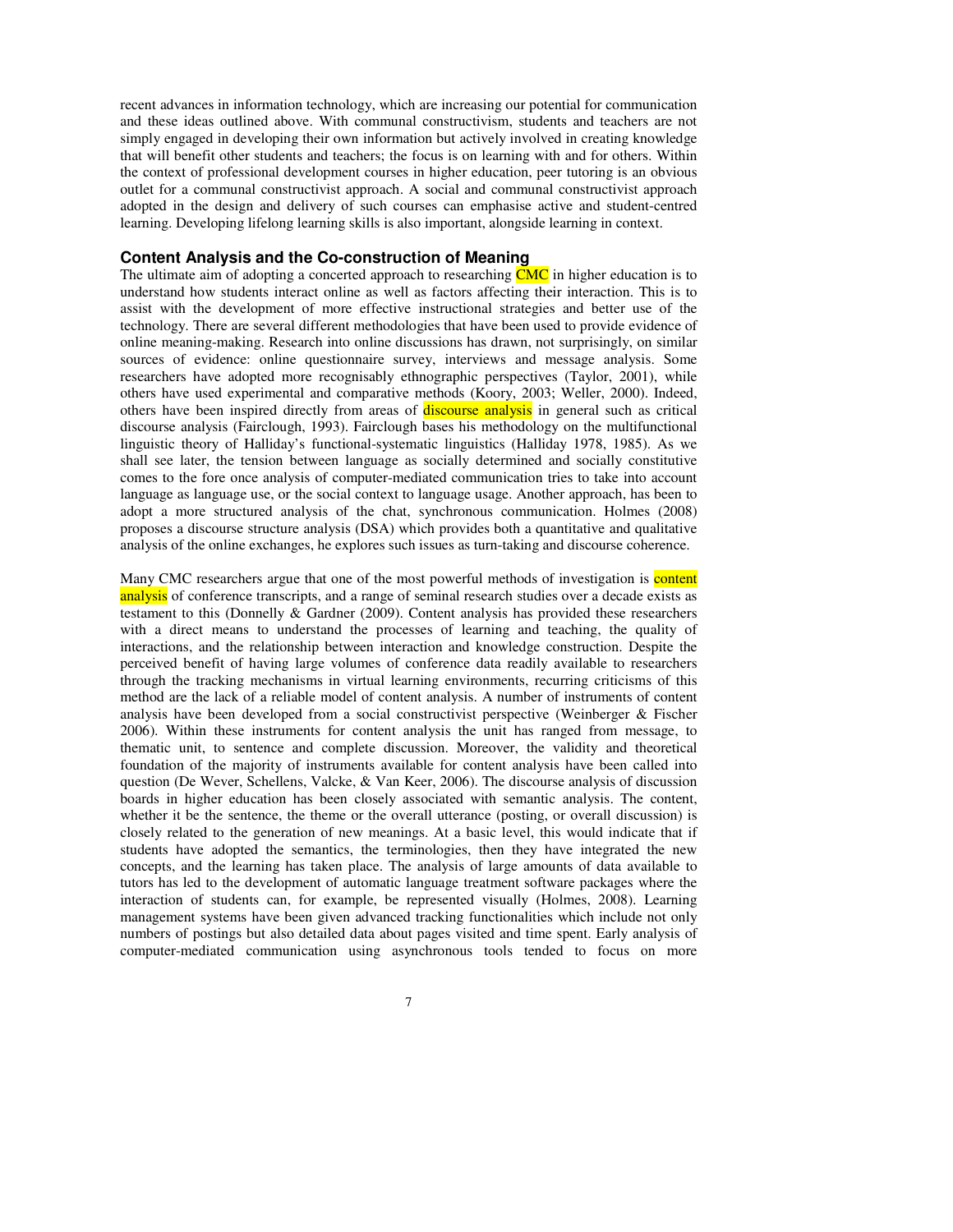quantitative analysis of the data, focusing primarily on word counts and numbers of postings. Nonetheless, this means of analysis gives an initial good overview of the interactions which are taking place online but does not take into account the content of what is posted on the discussion boards. The analysis of the content of the discussion boards, therefore, moved towards a more semantic labeling of content or propositions. For, example, Campos (1998) gives a detailed formal semantic means of analysis whereby each proposition is qualified in terms of specific typology of discourse, i.e. affirmation, negativity, response. This semantic labeling is based on formal semantics which breaks down content into 'if and then' clause structure. Once the semantic labeling of the content has been carried out the analysis knowledge construction can take place. The co-construction of knowledge is evidenced from the use of propositions and based on conditional reasoning. This methodology demonstrated that new meaning was being created through the advances in the 'if and then' structures present on the discussion boards. Ravenscoft (2000) focused on the use of argumentation structure of the discussion boards; this analysis enables a clear labeling of content in terms of new argument and counter argument. Another means of semantic labeling has been inspired by a cognitive approach to what learning is, the coconstruction of knowledge is evidenced through the acquisition of certain metacognitive activities online. The levels of cognition are labeled in terms of semantic propositions, the propositions contain new concepts or new ideas which are expressed, and the new proposition can in turn be taken as evidence of learning.

Content analysis, therefore, is inherently linked to the analysis of new **meaning-making**. One of the most interesting issues in this field is online meaning-making, specifically where and how it happens. The design of online formal learning spaces should enable us to glimpse the learning which is taking place online. However, the meaning-making which is present in online discussion fora, through analysis, is quite different to what is expected. As far back as the late 1990s, studies such as that by Gunawardena, Lowe, and Anderson (1997) attempted to find appropriate interaction analysis techniques that assist in the examination of the negotiation of meaning and co-construction of knowledge in CMC environments. The nature of the online dialogue between student/student or student/tutor raises some fundamental questions about the structure of asynchronous discussion for education. The meaning-making which is hoped for or evidenced tends to have taken place outside the formal learning space. For example, sometimes the discussion board is used to provide evidence for the tutor of the learning expected and students have subverted the formally designed online learning space and communicated with each other by other means outside the view of the learning management system through MSN or Skype or quite simply by SMS and telephone (Fitzpatrick et al., 2009).

There is, perhaps, an over-emphasis placed on the quantitative data extracted from the virtual learning environments which has a tendency to become a panopticon; an all-seeing, powerful, observing presence in the learning process (Land & Bayne, 2005). When examined in detail, the nature of the interlocution taking place online tends to have awareness of the educational panopticon's presence. Students, just as in face-to-face classroom situations, are aware that their performance is being scrutinised for evidence of learning. In the online environment the interaction becomes, in some cases, an evidencing of knowledge construction rather than knowledge construction itself. The *duologue* between the students could be compared to a dialogue on stage where the ever-present audience is the ultimate addressee rather the characters on stage. There is a triad of communication, student–student–tutor, the silent partner in this case being the tutor whose presence is constantly being acknowledged. Advances in **pragmatic** linguistics have led to a detailed analysis of this triad of communication, how the addressee and the duologue can be different in the exchange. In French pragmatic linguistics (la linguistique d'énonciation) interlocution is an area of research in itself and has been providing a very interesting analysis of dialogue, duologue, and triad in the theatre (Fitzpatrick, 2008). The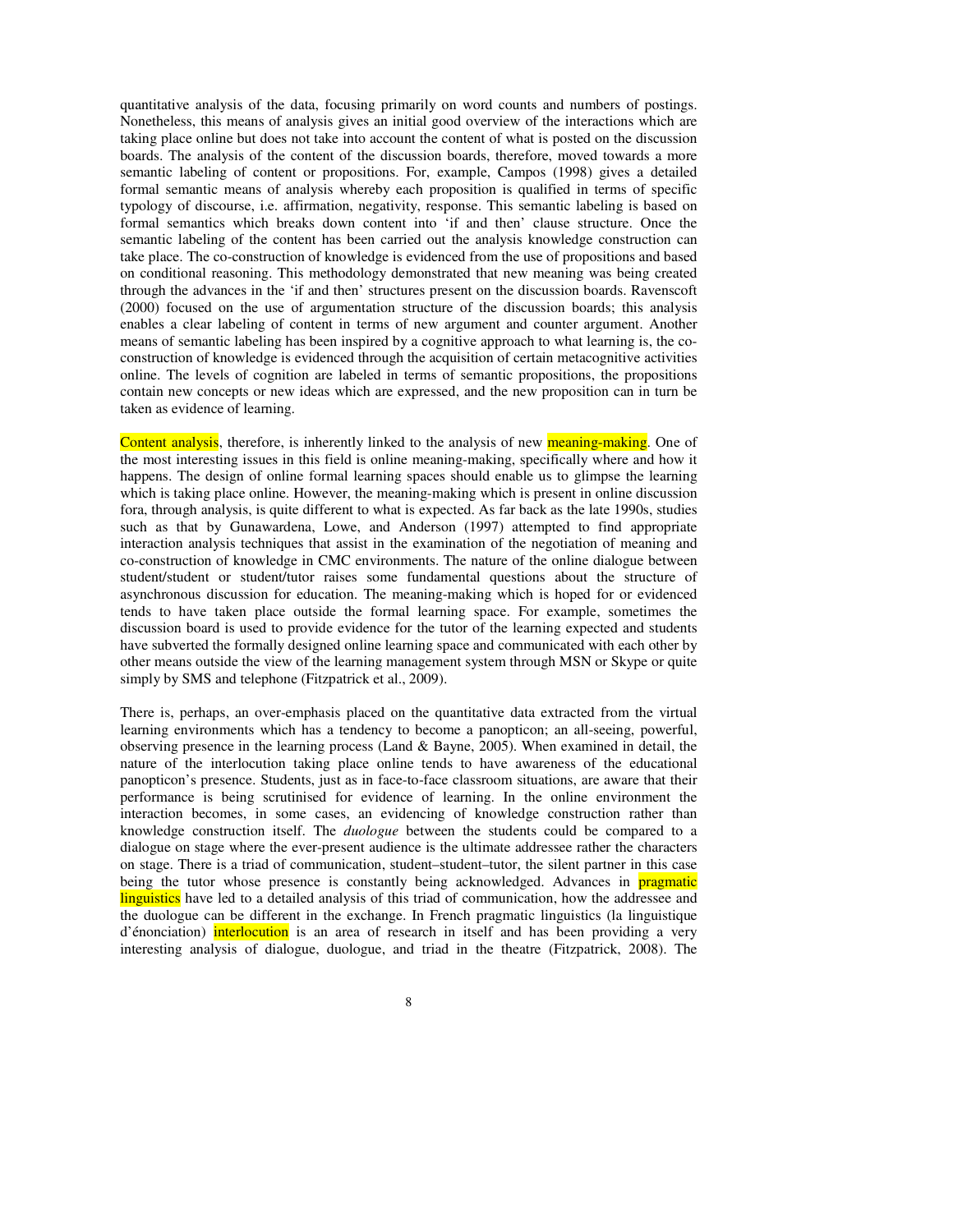analysis of the online interlocution should not be simply reduced to quantitative data about the number of postings, number of thematic units, number of sentences, nor the number of utterances in the exchanges on the virtual learning environment. Coupled with the intensity of time and labour required to organise the volume of data, identify an appropriate unit of analysis and code the transcripts into suitable categories, the whole process leaves this as out of favour for many practitioners. However, with advances in the field of computational linguistics there are a number of automatic methods available which enable content coding to be done. Nonetheless, even with these advances, the language analysis tends to be based on more formalised parsing structures which label content as specific units of meaning but do not take into account the wider communication context of the online interactions. There have been developments in the analysis of multimodal communication techniques which focus on behaviour and linguistic expression at the same time. The analysis needs to include aspects of the communication which are intimately linked to the medium of communication which is being used.

#### **The Pragmatics of Online Communication**

In terms of computer-mediated communication, advances within the field of pragmatic linguistics have important consequences. Pragmatic linguistics is considered as a part of sociolinguistics where the focus is on the social use of language. Pragmatics focuses on the use of language and hence upon the context of language usage. In the methods briefly mentioned above, there is no mention of the context of the utterances under analysis and yet in terms of human computer interaction, it is this context that is lacking. The paralinguistic features of language or context, linguistics would argue, give meaning to the utterances. The analysis of the discussion needs to take into account the context, both in the sense of physical context but also in terms of educational context. In the area of research of **CMC** there has been a recent growth of interest in terms of methodologies which take into account the context of the discussion taking place. It has been shown that there is a higher frequency of pragmatic errors in CMC communication than there is elsewhere. The forms of presence online have a direct influence upon this; for example, if the addressee and addressor know each other, have spoken to each other previously then the grounding of the online communication can be more easily established. The lack of visual clues, tone of voice have all been analysed in earlier research which tended to focus on the comparisons between face-to-face communication and online communication. With recent developments in pragmatics, the areas of research have included grounding, theory of mind, multimodal analysis of exchanges. The context of the use of language is therefore of primal importance for a pragmatic linguistic analysis of the discussion boards. Indeed, even in terms of the coconstruction of meaning, the establishment of context through the simple question about who is being addressed, or put more simply, who is talking to whom. The discussion does not take place without context – context here is meant in the wider sense of physical embodiment of language and educational context of the online communication. One of the fundamental principles of pragmatic linguistics is to investigate the wider context of the utterance, to juxtapose what is said with what is meant, or the said and the unsaid or not needed to be said. The establishment of means of analysing language in terms of wider contextual meaning-making is the main focus of this approach to linguistic analysis.

Susan Herring has developed a specific methodology for online discourse analysis which is called computer-mediated discourse analysis (CMDA) and from a linguistic perspective there is an extension of analysis beyond content to include key features of computer-mediated discourse such as the online community (see Herring, 2004a, 2004b). The methodology is on the surface very similar to traditional types of content analysis that have been mentioned above, however, although the methodology is language-focused it allows the inclusion of aspects of communication or context which are specifically related to computer-mediated communication. In this way it enables the analysis of language which is related to the specific medium of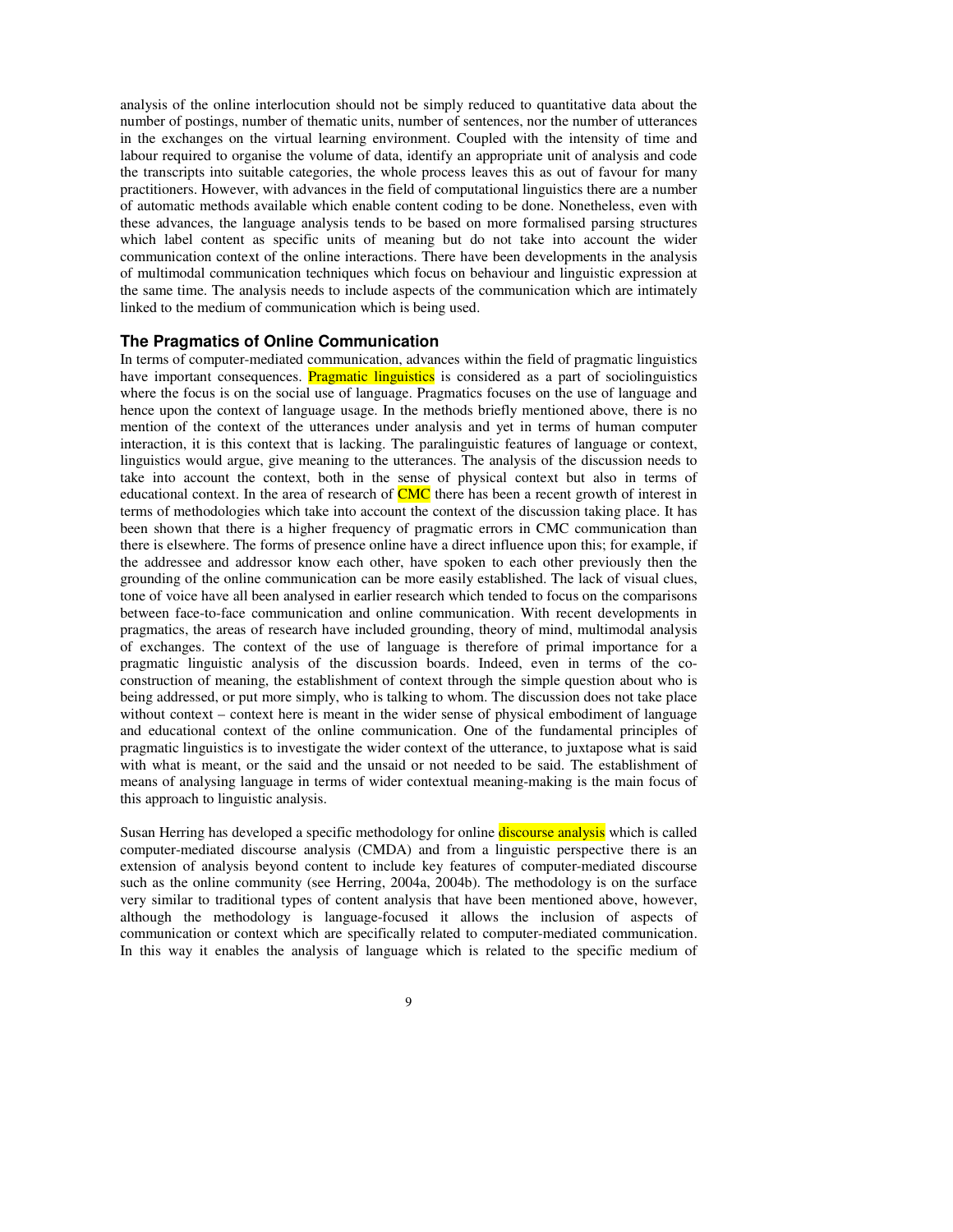communication, related to the semiotics of online communication. For example, turn-taking in synchronous communication online can be influenced by specific features of the technology being used, i.e. the buffer or page renewal features. The lag in the conversation, which can be technical but also due to the physical speed of typing, can lead to over-talking and non-sequential turn-taking. In face-to-face communication, these would have specific inferred meanings. The pragmatics of the social use of language would indicate that we do not talk over each other as this would be considered as impolite or rude. However, in the online environment the turn could be considered as the overall thread of the discussion within which turn-taking rules would be adapted to the communicative context. Certain advances in technology have enabled these new pragmatic rules to be taken into account. For example in instant messaging, whether it be on MSN or on Facebook, when our interlocutor is typing their message we are given notice of the fact. This would be equivalent to signaling that it is going to be my turn to talk. For asynchronous communication the turn can be considered as each individual posting on the discussion board where more time is given for each turn to take place. Another feature of pragmatic analysis is sometimes referred to as grounding, of finding the common ground in the conversation, or being able to infer what is meant. Grounding in the widest sense includes complex notions of belief systems and theory of mind. The interlocutors need to understand the social context, and grounding is used for reference resolution. If our interlocutors are in the same geo-political space and reference is made to 'our president' then the addressee can infer which president is being referred to. In online communication grounding or reference resolution can pose specific challenges. The nature of online communication can put speaking subjects in communicative situations who lack the certain grounding mechanisms to resolve simple references of the here and now. In online chat sequences the establishment of physical presence can at initial stages be very prevalent, where interlocutors refer to the time and distance present in the communication and refer to their own physical environment through references to the weather and such. In Herring's model of CMDA therefore we are given the possibility of including these specific features of online pragmatics into the analysis of the discussion boards.

#### **Social Interaction, Collaborative Learning Tools**

Interaction in education is a complex phenomenon. Online interaction as a means of communication is one of the most widely researched issues in higher education today. Donnelly (2008) argues that interaction has been and continues to be one of the most hotly debated constructs in the realms of distance and e-learning. The literature identifies several taxonomies that classify various types of online interactions. However, Moore's (1989) seems to be the most well-known taxonomy in the field of online education. He described three types of interaction: learner–content, learner–instructor, and learner–learner; these were later extended by Hillman, Willis, and Gunawardena (1994) to include learner–interface interaction. There is little doubt in the literature that social interaction is one of the most important components of the learning experience premised on social constructivist principles (Picciano, 2002). Interaction, using language as a tool of mediation among a community of learners, becomes a social mode of thinking where students learn by engaging in dialogue.

From a constructivist viewpoint, studies on web-based learning environments have shown that a critical component to interaction online is this interpersonal, social component; this occurs when learners receive feedback from the instructor or peers and colleagues in the form of personal encouragement and motivational assistance. Social interaction can contribute to learner satisfaction and frequency of interaction in an online learning environment. Indeed, Grabinger and Dunlap (2000) have reported that without the opportunity actively to interact and exchange ideas with each other and the instructor, learners' social as well as cognitive involvement in the learning environment is diminished.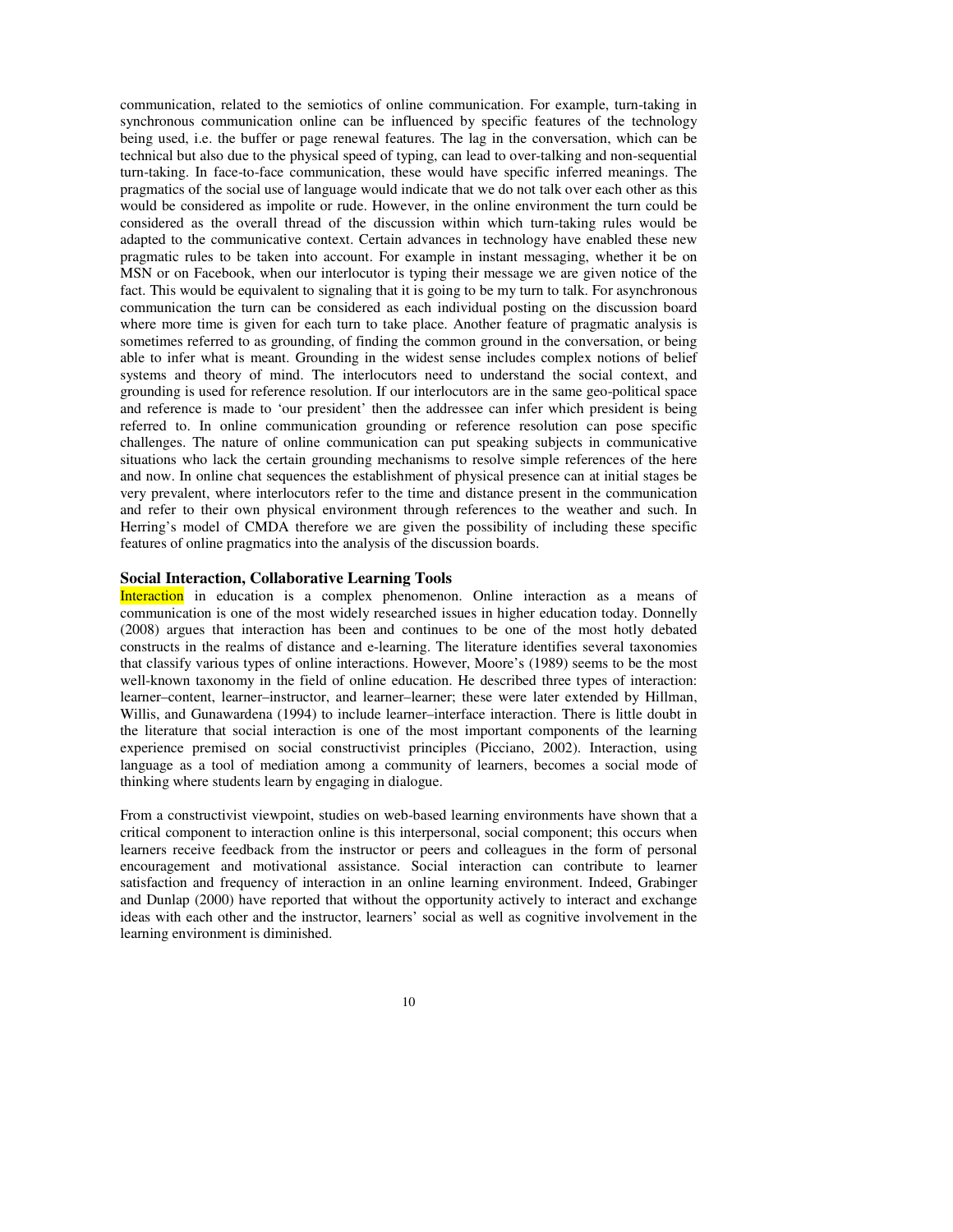For the purposes of this chapter, interactions are defined as reciprocal events that require at least two objects and two actions. Interactions occur when the objects and events mutually influence one another. A number of schools of thought have emerged in the last two decades that explore interaction in the context of technology-mediated learning. There are two commonly held beliefs. Firstly that the perceived quality of a learning experience is directly proportional to and positively correlated with the degree to which that experience is seen as interactive. Secondly, if technology-mediated learning designs are to have any significant impact on current and future pedagogical practices, then learning design decisions need to maximise the benefit of interaction.

Interaction has long been regarded as the vital ingredient upon which success depends in technology-related education. Research studies by Frankola (2001) and Charp (2002) on attrition rates in online courses have provided a rationale for the emphasis on promoting interaction and sound instructional strategies in online courses. More recently, Yun (2005) has concluded that there is evidence that instructional strategies which incorporate various types of interaction can be the key to teaching a high-quality online course that engages students. Student perceptions also provide a reason why interactivity is important in e-learning. A number of studies have shown that students tend to judge a distance education course according to their perception of the instructor–student interaction (Abbey, 2000; Flottechmesch, 2000; Lynch, 2002).

According to Vygotsky's social development theory (1978), learning does not happen in isolation. A number of respected scholars including Ramsden (1988), Garrison (1990), and Wagner (1994) have reported that increased levels of interaction have been shown to increase motivation, positive attitudes toward learning, higher satisfaction with instruction, deeper, more meaningful learning and higher achievement. Owston, Garrison, and Cook (2006) believe that 'sustained interaction between and amongst tutor and students leading to knowledge construction and validation requires an opportunity to share and test ideas in a secure environment and with a manageable number of students' (p. 339). Information and communication technologies have both the capability of supporting and enhancing this engagement and the capacity to extend the learning experience to critically consider the technology itself and critically access and evaluate the wealth of information available in a virtual learning environment.

The explosion of internet communication tools over the last 10 years has enabled the creation of new forms of interaction such as virtual learning environments, learning management systems, and, more recently, blogs and wikis, all of which have changed the way interaction is taking place. Asynchronous forms of communication have advanced with the development of Web 2.0 tools; asynchronous communication now extends well beyond the use of discussion boards and includes a number of means of collaboration. Web 2.0 tools have changed the nature of the internet from *publication to participation* (Warschauer & Grimes, 2008) or from *linking pages to linking people* (Wesch, 2007). Warschauer and Grimes present a very interesting analysis of an emerging semiotics of these new means of online communication, which are at the same time tools of communication and tools of collaboration. Initially the internet was a static space, where webpages could be created by the few people who knew how to create and publish HTML pages. The second generation internet enables millions of people to create webpages together through blogs and wikis. In terms of the classification of CMC these new forms are challenging, they are both asynchronous and synchronous forms. The forms of **CMC** have become more fluid and mixed. Web 2.0 social networking sites (for example Facebook) enable members to be informed when they are online, the distinction is becoming more and more challenging to uphold. Wikis such as pbwiki have seen a massive increase in usage. The use of wikis is already having an impact in higher education, where participants can share the creation of online webpages and documents. Wikis, in particular, are lauded as exemplifying social constructivism, where, for example one study in *Nature* magazine purported that Wikipedia was as accurate as or slightly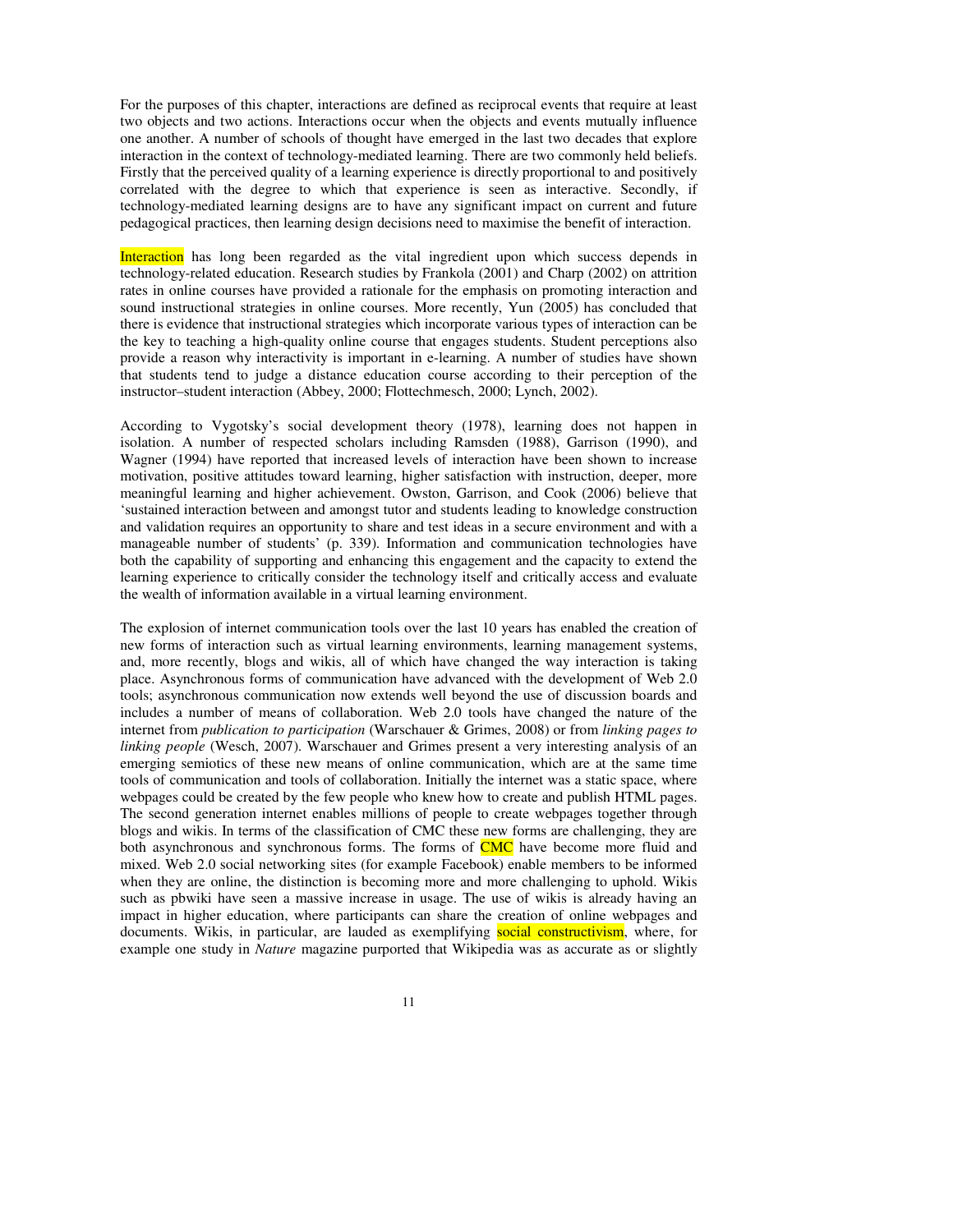less accurate than the Encyclopedia Britannica (Giles, 2005). The collective knowledge construction which is taking place at a rapid pace online is challenging traditional notions of expert and expertise. The very notion of the university and traditional academe will ultimately be challenged by the egalitarian nature of Web 2.0 technologies. The post-structuralist collaboratively written, multi-authored text, raises questions about the role of the author and the role of the audience. The traditional boundaries between authorial intention and reader's receptive hermeneutics are becoming more and more blurred. At a more philosophical level, these new forms of interaction are calling into question the well-demarcated notions of authorship and reader. The technical advances of computer-mediated communication tools and collaboration tools are presenting challenges to what writing and reading are.

#### **CONCLUSION**

This chapter has been ambitious in trying to put forward new pointers for such a wide field of research. However, there is a need to re-evaluate research which is ongoing into computermediated communication and claims of co-construction of knowledge. Although large amounts of data and a growing number of methodologies are available to us, there is a need to take into account the semiotics and the social context of these online dialogues. The case can be made through a more interdisciplinary approach to the issues being raised. Current research, for example, in **pragmatic linguistics** around **interlocution** enables the inclusion of certain specific traits of the communicative context of CMC. Stahl (2003) argues that the form of communication that appears in computer-mediated interaction 'has special requirements and needs its own theory of communication'. The nature of the medium being used to communicate with, whilst it has afforded immense possibilities for communication amongst tutors and students, and students amongst themselves, has also brought with it specific needs for a theory of online communication. In this chapter we have limited ourselves to the most widespread usage of CMC in higher education in Ireland with asynchronous communication on learning management systems. Higher education has yet to come to terms with the consequences of adopting the use of this means of communication on its courses. It remains a significant challenge to socially construct knowledge through a new medium of communication, within an area which has been traditionally conservatively hierarchical and academically protective of that same knowledge.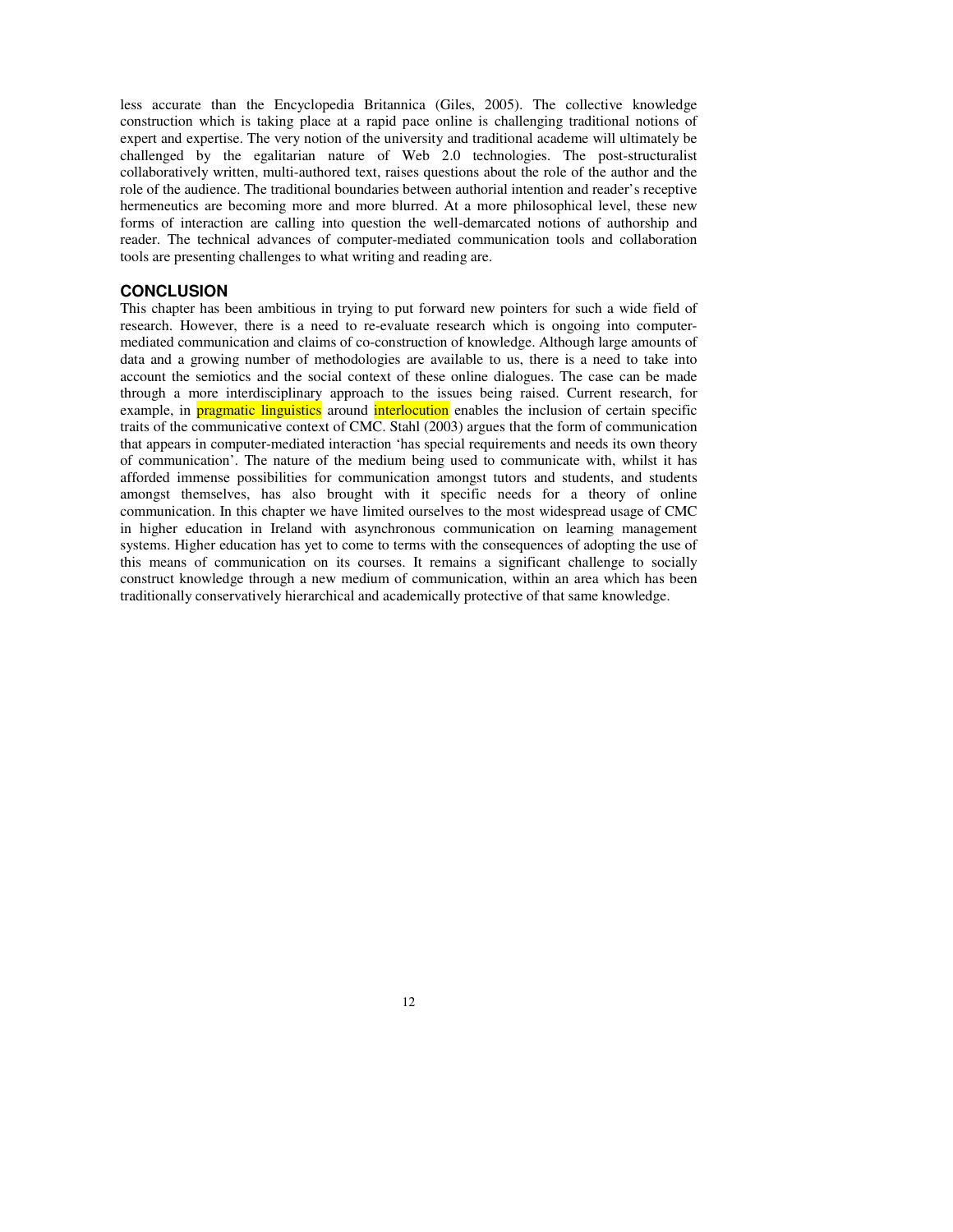## **REFERENCES**

| Abbey, B. (2000). Instructional and cognitive impacts of web-based education. Hershey, PA:       |                             |
|--------------------------------------------------------------------------------------------------|-----------------------------|
| Idea Group.                                                                                      |                             |
| Angeli, C., Valanides, N., & Bonk, C. (2003). Communication in a web-based conferencing          |                             |
| system: The quality of computer-mediated interactions. British Journal of Educational            |                             |
| Technology, 34(1), 31-43.                                                                        |                             |
| Aviv, R., Erlich, Z., Ravid, G., & Geva, A. (2003). Network analysis of knowledge construction   |                             |
| in asynchronous learning networks. Journal of Asynchronous Learning Networks, 7(3),              |                             |
| $1 - 23$ .                                                                                       | Deleted: -                  |
| Baron, N.S. (2008). Always on: Language in an online and mobile world. Oxford: Oxford            |                             |
|                                                                                                  |                             |
| University Press.                                                                                |                             |
| Belz, J.A., & Kinginger, C. (2002). The cross-linguistic development of address form use in      |                             |
| telecollaborative language learning: Two case studies. The Canadian Modern                       |                             |
| Language Review/La revue canadienne des langue vivantes, 59(2), 189-214.                         | Deleted: -                  |
| Benveniste, E. (1971). Problems in general linguistics (trans. Mary Elizabeth Meek), 2 vols.     |                             |
| Coral Gables, FL: University of Miami.                                                           |                             |
| Berge, Z.L. (1995). Facilitating computer conferencing: Recommendations from the field.          |                             |
| Educational Technology, 35, 22-30.                                                               | Deleted: -                  |
| Boghossian, P. (2006). Fear of knowledge: Against relativism and constructivism. Oxford:         |                             |
| Oxford University Press.                                                                         |                             |
| Campos, M. (1998). Conditional reasoning: A key to assessing computer-based knowledge-           |                             |
| building communication processes, Journal of Universal Computer Science, 4(4), 404               | Deleted: -                  |
| 428.                                                                                             |                             |
| Charp, S. (2002). Wireless vs. hard-wired network use in education. T.H.E. Journal, 29(8), 8-10. | Deleted: -                  |
| Conole, G., & Oliver, M. (Eds.) (2007). Contemporary perspectives in e-learning research:        |                             |
| Themes, methods and impact on practice. Abingdon: Routledge.                                     |                             |
| Curtis, D., & Lawson, M. (2001). Exploring collaborative online learning. Journal of             |                             |
| Asynchronous Learning Networks, 5(1), 21-34.                                                     | Deleted: -                  |
| De Wever, B., Schellens, T., Valcke, M., & Van Keer, H. (2006). Content analysis schemes to      |                             |
| analyze transcriptions of online asynchronous discussion groups: A review. Computers             |                             |
| and Education, $46(1)$ , $6-28$ .                                                                |                             |
|                                                                                                  | Deleted: -                  |
| Donnelly, R. (2008). Activity systems within blended problem-based learning in academic          |                             |
| professional development. International Journal of Applied Educational Studies, 3(1),            |                             |
| $38 - 59$ .                                                                                      | Deleted: -                  |
| Donnelly, R., & Gardner, J. (2009). Content analysis of computer conferencing transcripts.       |                             |
| Journal of Interactive Learning Environments, 20(4), 469-485.                                    | Deleted: -                  |
| Fairclough, N. (1993). Critical discourse analysis: The critical study of language. New York:    |                             |
| Longman.                                                                                         |                             |
| Feurzeig, W., Munter, P., Swets, J., & Breen, M. (1964). Computer-aided teaching in medical      |                             |
| diagnosis. Journal of Medical Education, 39(8), 645-754.                                         | Deleted: -                  |
| Fitzpatrick, N. (2008). Les Je(ux) de discours dans l'oeuvre de Brian Friel. Lille: CNT.         |                             |
| Fitzpatrick, N., Hayes, N., & O'Rourke, K.C. (2009). Beyond constriction and control:            |                             |
| Constructivism in online theory and practice. In C. Payne (Ed.), Information                     |                             |
| technology and constructivism in higher education: Progressive learning frameworks.              |                             |
| Hershey, PA: IGI Global.                                                                         |                             |
| Flottechmesch, K. (2000). Building effective interaction in distance education: A review of the  |                             |
| literature. Educational Technology, 40(3), 46-51.                                                | Deleted: -                  |
| Foucault, M. (1966). The order of things: An archaeology of the human sciences. New York:        |                             |
| Pantheon.                                                                                        |                             |
| Frankola, K. (2001). Why online learners dropout. Retrieved August 30, 2005, from                | <b>Field Code Changed</b>   |
| http://www.workforce.com/feature/00/07/29/                                                       |                             |
|                                                                                                  | Formatted: Font color: Auto |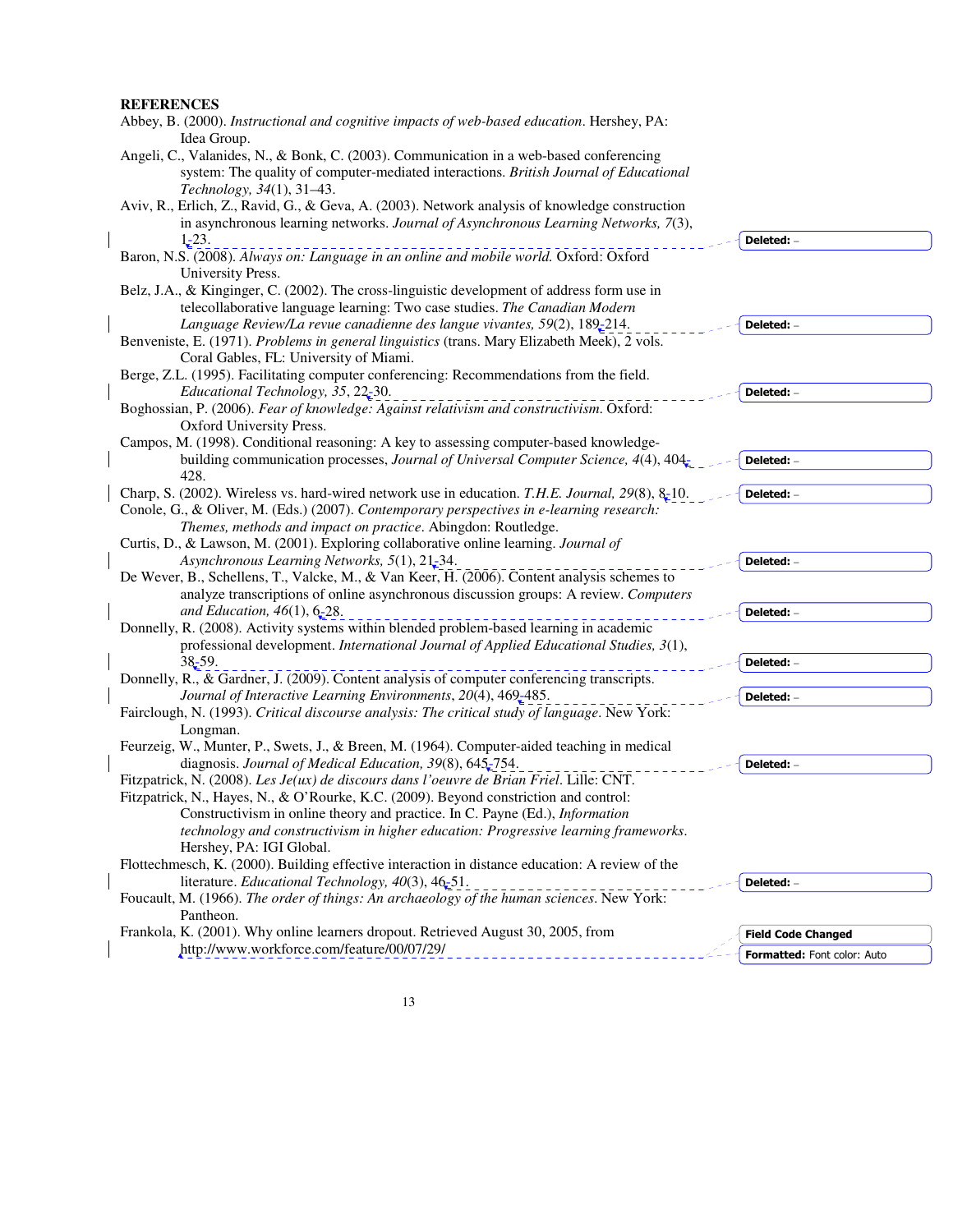| Garrison, D.R. (1990). An analysis and evaluation of audio teleconferencing to facilitate              |                             |
|--------------------------------------------------------------------------------------------------------|-----------------------------|
| education at a distance. The American Journal of Distance Education, 4(3), 13-24.                      | Deleted: -                  |
| Garrison, D.R., Anderson, T., & Archer, W. (2001). Critical thinking, cognitive presence and           |                             |
| computer conferencing in distance education. American Journal of Distance Education,                   |                             |
| $15(1), 7-23.$                                                                                         | Deleted: -                  |
| Giles, J. (2005). Internet encyclopaedias go head to head. <i>Nature</i> , 438, 900-901 (December 15). |                             |
| Grabinger, R.S., & Dunlap, J.C. (2000). Rich environments for active learning: A definition. In        | Deleted: -                  |
| D. Squires, G. Conole, & G. Jacobs (Eds.), The changing face of learning technology                    |                             |
|                                                                                                        |                             |
| (pp. 8-38). Cardiff: University of Wales Press.                                                        | Deleted: -                  |
| Guevarra Enriquez, J. (2009). Discontent with content analysis of online transcripts. Association      |                             |
| for Learning Technology Journal, 17(2), 101-113.                                                       | Deleted: -                  |
| Gunawardena, C., Lowe, C., & Anderson, T. (1997). Analysis of a global online debate and the           |                             |
| development of an interaction analysis model for examining social construction of                      |                             |
| knowledge in computer conferencing. Journal of Educational Computing Research,                         |                             |
| $17(4)$ , 397-431.                                                                                     | Deleted: -                  |
| Halliday, M.A.K. (1978). Language as social semiotic. London: Arnold.                                  |                             |
| Halliday, M.A.K. (1985). An introduction to functional grammar. London: E. Arnold.                     |                             |
| Ham, V., & Davey, R. (2005). Our first time: Two higher education tutors reflect on becoming a         |                             |
| 'virtual teacher'. Innovations in Education and Teaching International, 42(3), 257-264.                | Deleted: -                  |
| Hammond, M., & Wiriyapinit, M. (2005). Learning through online discussion: A case of                   |                             |
| triangulation in research. Australasian Journal of Educational Technology, 21(3), 283-                 | Deleted: -                  |
| 302.                                                                                                   |                             |
| Hawkey, K. (2003). Asynchronous text-based discussion: A case study with trainee teachers.             |                             |
| Educational and Information Technologies, 8(2), 165-177.                                               | Deleted: -                  |
| Hendricks, V., & Maor, D. (2004). Quality of students' communicative strategies delivered              |                             |
| through computer-mediated communications. Journal of Interactive Learning                              |                             |
| <i>Research</i> , $15(1)$ , $5-32$ .                                                                   | Deleted: -                  |
| Henri, F. (1992). Computer conferencing and content analysis. In A.R. Kaye (Ed.), Collaborative        |                             |
| learning through computer conferencing: The Najaden Papers (pp. 117-136). Berlin:                      |                             |
| Springer-Verlag.                                                                                       |                             |
| Herring, S.C. (2004a). Computer-mediated discourse analysis: An approach to researching online         |                             |
| behavior. In S.A. Barab, R. Kling, & J.H. Gray (Eds.), Designing for virtual                           |                             |
| communities in the service of learning (pp. 338-376). New York: Cambridge                              | Deleted: -                  |
| University Press. Preprint. Retrieved April 26, 2009, from                                             |                             |
| http://ella.slis.indiana.edu/~herring/cmda.pdf                                                         | <b>Field Code Changed</b>   |
| Herring, S.C. (2004b). Content analysis for new media: Rethinking the paradigm. In New                 |                             |
| research for new media: Innovative research methodologies symposium working                            | Formatted: Font color: Auto |
| papers and readings (pp. 47-66). Minneapolis, MN: University of Minnesota School of                    | Deleted: -                  |
| Journalism and Mass Communication. Retrieved April 26, 2009, from                                      |                             |
| http://ella.slis.indiana.edu/~herring/newmedia.pdf                                                     |                             |
| Herring, S.C. (2007). A faceted classification scheme for computer-mediated discourse.                 |                             |
| <i>Language</i> @ <i>Internet</i> , 4, Article 1. Retrieved April 26, 2009, from                       |                             |
| http://www.languageatinternet.de/articles/2007/761                                                     | Formatted: Font color: Auto |
| Hillman, D.C., Willis, D.J., & Gunawardena, C.N. (1994). Learner-interface interaction in              |                             |
| distance education: An extension of contemporary models and strategies for                             |                             |
|                                                                                                        |                             |
| practitioners. American Journal of Distance Education, 8(2), 30-42.                                    | Deleted: -                  |
| Hiltz, S.R., Coppola, N., Rotter, N., & Turoff, M. (2000). Measuring the importance of                 |                             |
| collaborative learning for the effectiveness of ALN: A multi-measure, multi-method                     |                             |
| approach. Journal of Asynchronous Learning Networks, 4(2), 103-125.                                    | Deleted: -                  |
| Holmes, T. (2008). Discourse structure analysis of chat communication. Language @ Internet, 5.         |                             |
| Retrieved October 26, 2009, from http://www.languageatinternet.de/articles/2008/1633                   | Formatted: Font color: Auto |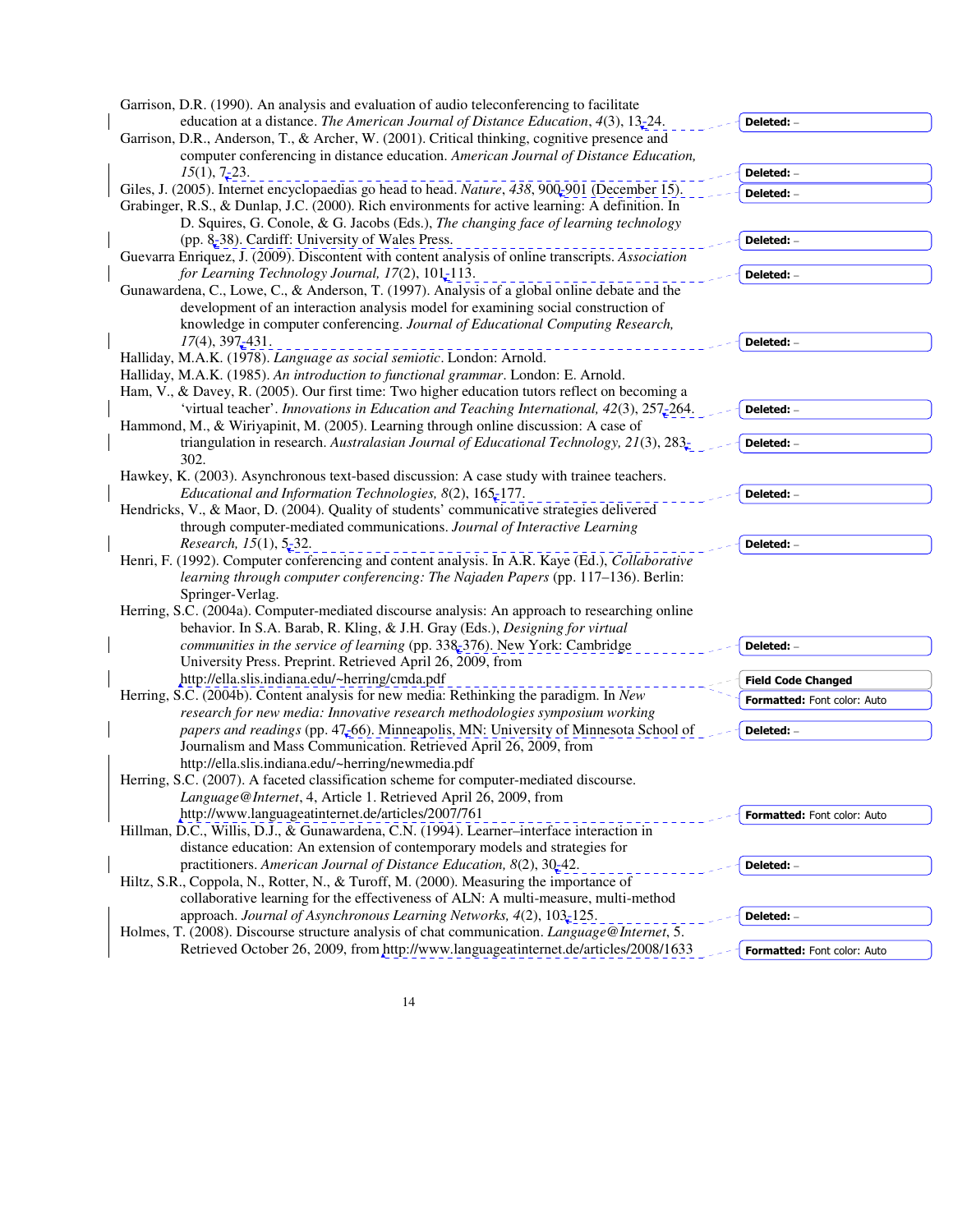| Holmes, B., Tangney, B., FitzGibbon, A., Savage, T., & Mehan, S. (2001). Communal                                                                       |                             |
|---------------------------------------------------------------------------------------------------------------------------------------------------------|-----------------------------|
| constructivism: Students constructing learning for as well as with others. Retrieved<br>December 5, 2006, from https://www.cs.tcd.ie/publications/tech- |                             |
| reports/reports.01/TCD-CS-2001-04.pdf                                                                                                                   | Formatted: Font color: Auto |
| Jonassen, D.H., & Reeves, T.C. (1996). Learning with technology: Using computers as cognitive                                                           |                             |
| tools. In D.H. Jonassen, (Ed.), Handbook of research on educational communications                                                                      |                             |
| and technology (pp. 693-719). New York: Macmillan.                                                                                                      | Deleted: -                  |
| Koory, M.A. (2003). Differences in learning outcomes for the online and f2f version of 'an                                                              |                             |
| introduction to Shakespeare'. Journal of Asynchronous Learning Networks, 7(2), 18-                                                                      | Deleted: -                  |
| 35.                                                                                                                                                     |                             |
| Koschmann, T. (Ed.) (2001). CSCL: Theory and practice of an emerging paradigm (pp. 1-23).                                                               | Deleted: -                  |
| Mahwah, NJ: Lawrence Erlbaum.                                                                                                                           |                             |
| Land, R., & Bayne. S. (Eds.). (2005). <i>Education in cyberspace</i> . London and New York:                                                             |                             |
| RoutledgeFalmer.                                                                                                                                        |                             |
| Levy, S. (1984). Hackers: Heroes of the computer revolution. New York: Dell.                                                                            | Deleted:                    |
| Lynch, M.M. (2002). The online educator: A guide to creating the virtual classroom. New York:                                                           |                             |
| RoutledgeFalmer.                                                                                                                                        |                             |
| Macdonald, J., & Twining, P. (2002). Assessing activity-based learning for a networked course.                                                          |                             |
| British Journal of Educational Technology, 33(5), 603-618.                                                                                              | Deleted: -                  |
| McConnell, D. (2000). Implementing computer supported cooperative learning $(2nd$ ed.). London:                                                         | Deleted:                    |
| Kogan Page.                                                                                                                                             |                             |
| McConnell, D. (2006). E-learning groups and communities. Maidenhead: Society for Research                                                               | Formatted: Superscript      |
| into Higher Education & Open University Press.                                                                                                          |                             |
| McFerrin, K.M. (1999). Incidental learning in a higher education asynchronous online distance                                                           |                             |
| course. In J.D. Price, J. Willis, M. Jost, & S. Boger-Mehall (Eds.), SITE 99:                                                                           |                             |
| Proceedings of the Society for Information Technology & Teacher Education                                                                               |                             |
| International Conference (pp. 1418-1423). San Antonio TX, 28 Feb. to 4 Mar.                                                                             | Deleted: -                  |
| (Charlotteville, VA: Association for the Advancement of Computers in Education                                                                          |                             |
| $(AACE)$ ).                                                                                                                                             |                             |
| Moore, M. (1989). Editorial: Three types of interaction. The American Journal of Distance                                                               |                             |
| <i>Education</i> , $3(2)$ , $1-7$ .                                                                                                                     | Deleted: -                  |
| Murray, D. (1985). Composition as conversation: The computer as a medium of communication.                                                              |                             |
| In L. Odell & D. Goswami (Eds.), Writing in non-academic settings (pp. 203-227).                                                                        | <b>Deleted: and</b>         |
| New York: The Guilford Press.                                                                                                                           | Deleted: -                  |
| Owston, R., Garrison, D., & Cook, K. (2006). Blended learning at Canadian universities: Issues                                                          |                             |
| and practices. In C.J. Bonk, & C.R. Graham (Eds.), The handbook of blended learning.                                                                    |                             |
| Global perspectives, local designs (pp. 338-350). San Francisco: Pfeiffer.                                                                              | Deleted: -                  |
| Picciano, D. (2002). <i>Educational leadership and planning for technology</i> $(4^{\text{th}}_k$ ed.). Columbus,                                       | Deleted:                    |
| OH: Prentice Hall.                                                                                                                                      | Formatted: Superscript      |
| Ramsden, P. (1988). Improving learning: New perspectives. London: Kogan Page.                                                                           |                             |
| Ravenscoft, A. (2000). Designing argumentation for conceptual development, Computers $\&$                                                               |                             |
| <i>Education</i> , $34, 241 - 255$ .                                                                                                                    | Deleted:                    |
| Resnyansky, L. (2002). Computer-mediated communication in higher education: Educators'                                                                  |                             |
| agency in relation to technology. Journal of Educational Enquiry, 3(1), 35-58.                                                                          | Deleted: -                  |
| Rheingold, H. (1993). The virtual community: Homesteading on the electronic frontier. Reading,                                                          |                             |
| MA: Addison-Wesley.                                                                                                                                     |                             |
| Stahl, G. (2003). Communication and learning in online collaboration. Paper presented at                                                                |                             |
| GROUP_03, Sannibel Island, Florida. Retrieved April 26, 2009, from                                                                                      |                             |
| http://www.cis.drexel.edu/faculty/gerry/publications/conferences/2003/group/group03.                                                                    | Formatted: Font color: Auto |
| doc                                                                                                                                                     |                             |

Taylor, S. (Ed.) (2001). *Ethnographic research: A reader.* London: Sage.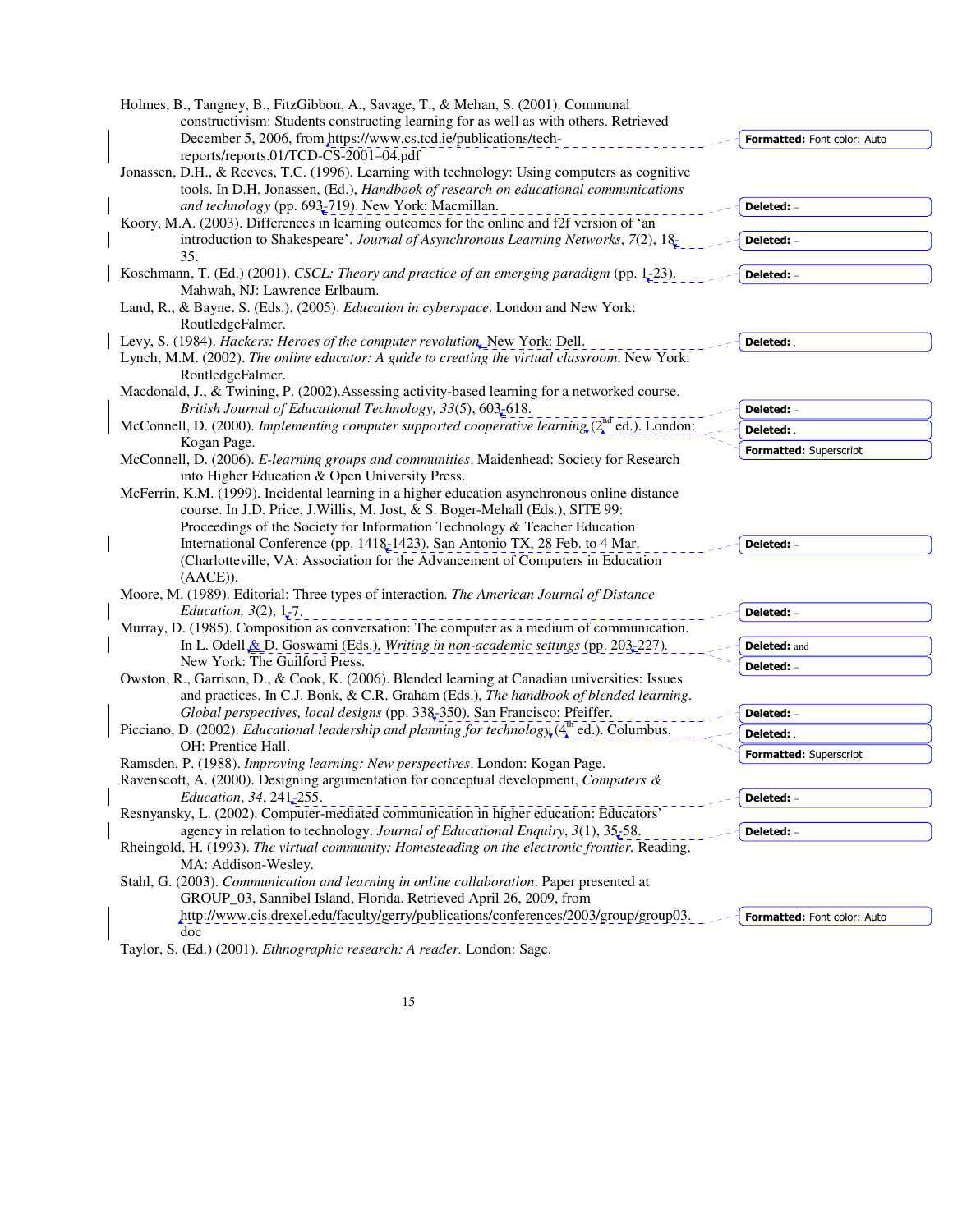| Thomas, M.J.W. (2002). Learning within incoherent structures: The space of online discussion                                                                                                                                                                              |                             |
|---------------------------------------------------------------------------------------------------------------------------------------------------------------------------------------------------------------------------------------------------------------------------|-----------------------------|
| forums. Journal of Computer Assisted Learning, 18, 351-366.<br>Thorne, S.L. (2006). Pedagogical and praxiological lessons from internet-mediated intercultural                                                                                                            | Deleted: -                  |
| foreign language education research. In J.A. Belz, & S.L. Thorne (Eds.), Internet-                                                                                                                                                                                        |                             |
| mediated intercultural foreign language education (pp. $2-30$ ). Boston, MA: Heinle &<br>Heinle.                                                                                                                                                                          | Deleted: -                  |
| Vygotsky, L.S. (1978). Mind in society: The development of higher psychological processes (M.<br>Cole, V. John-Steiner, S. Scribner and E. Souberman, Trans.). Cambridge, MA:<br>Harvard University Press.                                                                |                             |
| Wagner, E.D. (1994). In support of a functional definition of interaction. The American Journal<br>of Distance Education, 8(2), 6-29.                                                                                                                                     | Deleted: -                  |
| Warschauer, M. (1996). Computer assisted language learning: An introduction. In S. Fotos (Ed.),<br>Multimedia language teaching (pp. 3-20). Tokyo: Logos International.<br>Warschauer, M., & Grimes, D. (2008). Audience, authorship and artifact: The emergent semiotics |                             |
| of Web2.0. Annual Review of Applied Linguistics, 27, 1-23. Retrieved October 26,                                                                                                                                                                                          |                             |
| 2009, from http://www.gse.uci.edu/person/warschauer_m/docs/aaa.pdf                                                                                                                                                                                                        | Formatted: Font color: Auto |
| Weinberger, A., & Fischer, F. (2006). A framework to analyze argumentative knowledge                                                                                                                                                                                      |                             |
| construction in computer-supported collaborative learning. Computers & Education,<br>$46, 71 - 95.$                                                                                                                                                                       |                             |
| Weller, M. (2000). The use of narrative to provide a cohesive structure for a web based                                                                                                                                                                                   |                             |
| computing course. Journal of Interactive Media in Education, 1. Retrieved, April 26,                                                                                                                                                                                      |                             |
| 2009, from http://www-jime.open.ac.uk/00/1/                                                                                                                                                                                                                               | <b>Field Code Changed</b>   |
| Wenger, E. (1998). Communities of practice: Learning, meaning and identity. Cambridge:                                                                                                                                                                                    | Formatted: Font color: Auto |
| Cambridge University Press.                                                                                                                                                                                                                                               |                             |
| Wesch, M. (2007). Web2.0: The machine is us/using us [Video], Retrieved, April 26, 2009, from<br>http://www.youtube.com/watch?v=6gmP4nk0EOE                                                                                                                               | Formatted: Font color: Auto |
| Wilson, G., & Stacey, E. (2004). Online interaction impacts on learning: Teaching the teachers to                                                                                                                                                                         |                             |
| teach online. Australasian Journal of Educational Technology, 20(1), 33-48.                                                                                                                                                                                               | <b>Field Code Changed</b>   |
| Yates, S.J. (1996). Oral and written linguistic aspects of computer conferencing: A corpus-based                                                                                                                                                                          | Deleted: -                  |
| study. In S.C. Herring (Ed.), Computer-mediated communication: Linguistic, social                                                                                                                                                                                         |                             |
| and cross-cultural perspectives. Philadelphia: John Benjamins Publishing Co.                                                                                                                                                                                              |                             |
| Yun, K. (2005). Collaboration in the semantic grid: A basis for e-learning. Applied Artificial                                                                                                                                                                            |                             |
| Intelligence, 19(9 & 10), 881-904.                                                                                                                                                                                                                                        | Deleted: -                  |
|                                                                                                                                                                                                                                                                           |                             |
| <b>ADDITIONAL READING</b>                                                                                                                                                                                                                                                 |                             |
| Goertler, S. (2009). Using computer-mediated communication (CMC) in language teaching.                                                                                                                                                                                    |                             |
| Unterrichtspraxis/Teaching German, 42(1), 74-84.<br>Hull, D.M., & Saxon, T.F. (2009). Negotiation of meaning and co-construction of knowledge: An                                                                                                                         | Deleted: -                  |
| experimental analysis of asynchronous online instruction. Computers & Education,                                                                                                                                                                                          |                             |
| $52(3)$ , $624-639$ .                                                                                                                                                                                                                                                     | Deleted: -                  |
| Land, R. (2004). Embodiment and risk in cyberspace education. In R. Atkinson, C. McBeath, D.                                                                                                                                                                              |                             |
| Jonas-Dwyer, & R. Phillips (Eds.), Beyond the Comfort Zone: Proceedings of the 21st                                                                                                                                                                                       |                             |
| ASCILITE Conference. Perth, Western Australia, 5-8 December: ASCILITE. Retrieved                                                                                                                                                                                          |                             |
| April 26, 2009, from                                                                                                                                                                                                                                                      |                             |
| http://www.ascilite.org.au/conferences/perth04/procs/contents.html                                                                                                                                                                                                        | <b>Field Code Changed</b>   |
| Mäkitalo, K., Weinberger, A., Häkkinen, P., Järvelä, S., & Fischer, F. (2005). Epistemic                                                                                                                                                                                  | Formatted: Font color: Auto |
| cooperation scripts in online learning environments: Fostering learning by reducing                                                                                                                                                                                       |                             |
| uncertainty in discourse? Computers in Human Behavior, 21, 603-622.<br>Paulus, T.M. (2009). Online but off-topic: Negotiating common ground in small learning groups.                                                                                                     | Deleted: -                  |
| Instructional Science: An International Journal of the Learning Sciences, 37(3), 227-                                                                                                                                                                                     | Deleted: -                  |
|                                                                                                                                                                                                                                                                           |                             |

245.